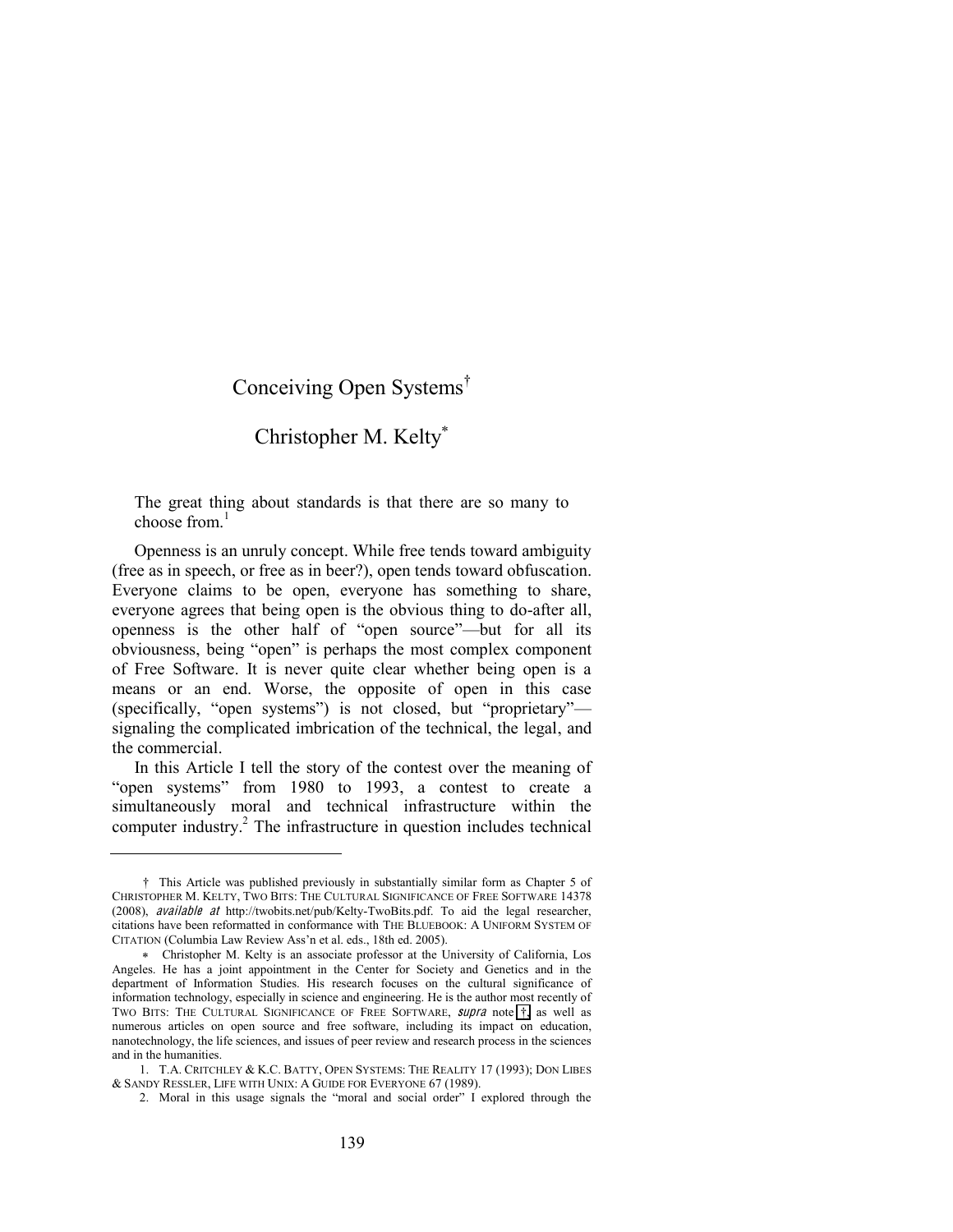components—the UNIX operating system and the TCP/IP protocols of the Internet as open systems—but it also includes "moral" components, including the demand for structures of fair and open competition, antimonopoly and open markets, and open-standards processes for high-tech networked computers and software in the 1980s.<sup>3</sup> By moral, I mean imaginations of the proper order of collective political and commercial action; referring to much more than simply how individuals should act, moral signifies a vision of how economy and society should be ordered collectively.

The open-systems story is also a story of the blind spot of open systems—in that blind spot is intellectual property. The story reveals a tension between incompatible moral-technical orders: on the one hand, the promise of multiple manufacturers and corporations creating interoperable components and selling them in an open, heterogeneous market; on the other, an intellectual-property system that encouraged jealous guarding and secrecy, and granted monopoly status to source code, designs, and ideas in order to differentiate products and promote competition. The tension proved irresolvable: without shared source code, for instance, interoperable operating systems are impossible. Without interoperable operating systems, internetworking and portable applications are impossible. Without portable applications that can run on any system, open markets are impossible. Without open markets, monopoly power reigns.

Standardization was at the heart of the contest, but by whom and by what means was never resolved. The dream of open systems, pursued in an entirely unregulated industry, resulted in a complicated experiment in novel forms of standardization and cooperation. The

concept of social imaginaries in Chapter 1 of KELTY, *supra* note  $\dagger$ , at 27–63. Or, in the Scottish Enlightenment sense of Adam Smith, it points to the right organization and relations of exchange among humans. See generally ADAM SMITH, THE THEORY OF MORAL SENTIMENTS (2d ed. 1761).

<sup>3.</sup> There is, of course, a relatively robust discourse of open systems in biology, sociology, systems theory, and cybernetics; however, that meaning of open systems is more or less completely distinct from what openness and open systems came to mean in the computer industry in the period book-ended by the arrivals of the personal computer and the explosion of the Internet (ca. 1980-93). One relevant overlap between these two meanings can be found in the work of Carl Hewitt at the MIT Media Lab and in the interest in "agorics" taken by K. Eric Drexler, Bernardo Huberman, and Mark S. Miller. See BERNARDO A. HUBERMAN, THE ECOLOGY OF COMPUTATION (B. A. Huberman ed., 1988).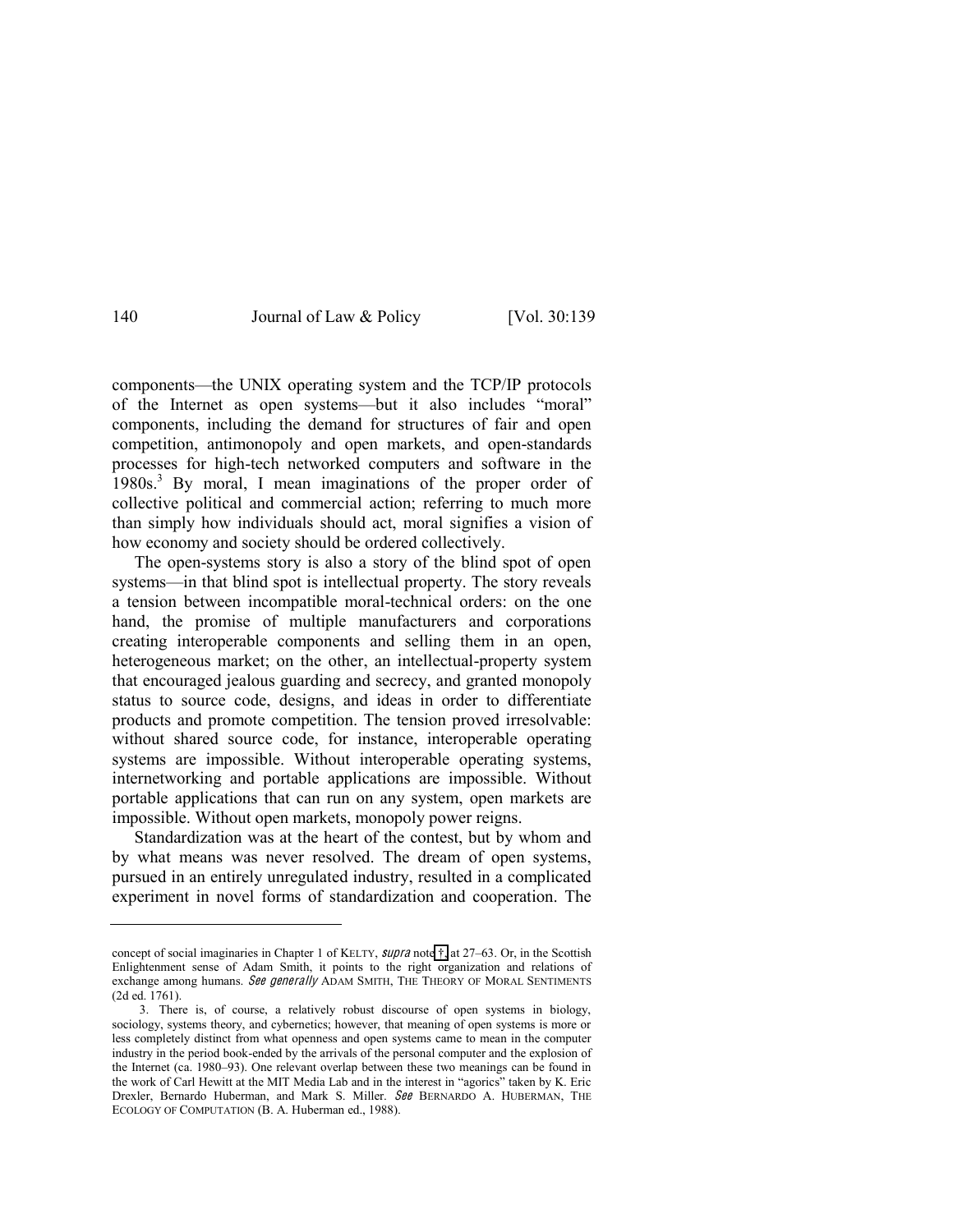creation of a "standard" operating system based on UNIX is the story of a failure, a kind of "figuring out" gone haywire, which resulted in huge consortia of computer manufacturers attempting to work together and compete with each other at the same time. Meanwhile, the successful creation of a "standard" networking protocol—known as the Open Systems Interconnection Reference Model ("OSI")—is a story of failure that hides a larger success; OSI was eclipsed in the same period by the rapid and ad hoc adoption of the Transmission Control Protocol/Internet Protocol ("TCP/IP"), which used a radically different standardization process and which succeeded for a number of surprising reasons, allowing the Internet to take the form it did in the 1990s and ultimately exemplifying the moral-technical imagination of a recursive public—and one at the heart of the practices of Free Software.

The conception of openness, which is the central plot of these two stories, has become an essential component of the contemporary practice and power of Free Software. These early battles created a kind of widespread readiness for Free Software in the 1990s, a recognition of Free Software as a removal of open systems' blind spot, as much as an exploitation of its power. The geek ideal of openness and a moral-technical order (the one that made Napster so significant an event) was forged in the era of open systems; without this concrete historical conception of how to maintain openness in technical and moral terms, the recursive public of geeks would be just another hierarchical closed organization—a corporation manqué and not an independent public serving as a check on the kinds of destructive power that dominated the open-systems contest.

## I. HOPELESSLY PLURAL

Big iron, silos, legacy systems, turnkey systems, dinosaurs, mainframes: with the benefit of hindsight, the computer industry of the 1960s to the 1980s appears to be backward and closed, to have literally painted itself into a corner, as an early Intel advertisement suggests.<sup>4</sup> Contemporary observers who show disgust and impatience

<sup>4.</sup> Intel, Advertisement, The Difference Between an Open System and Everything Else, WALL ST. J., May 30, 1984, at 15, *reprinted in* KELTY, *supra* note  $\dagger$ , at 146.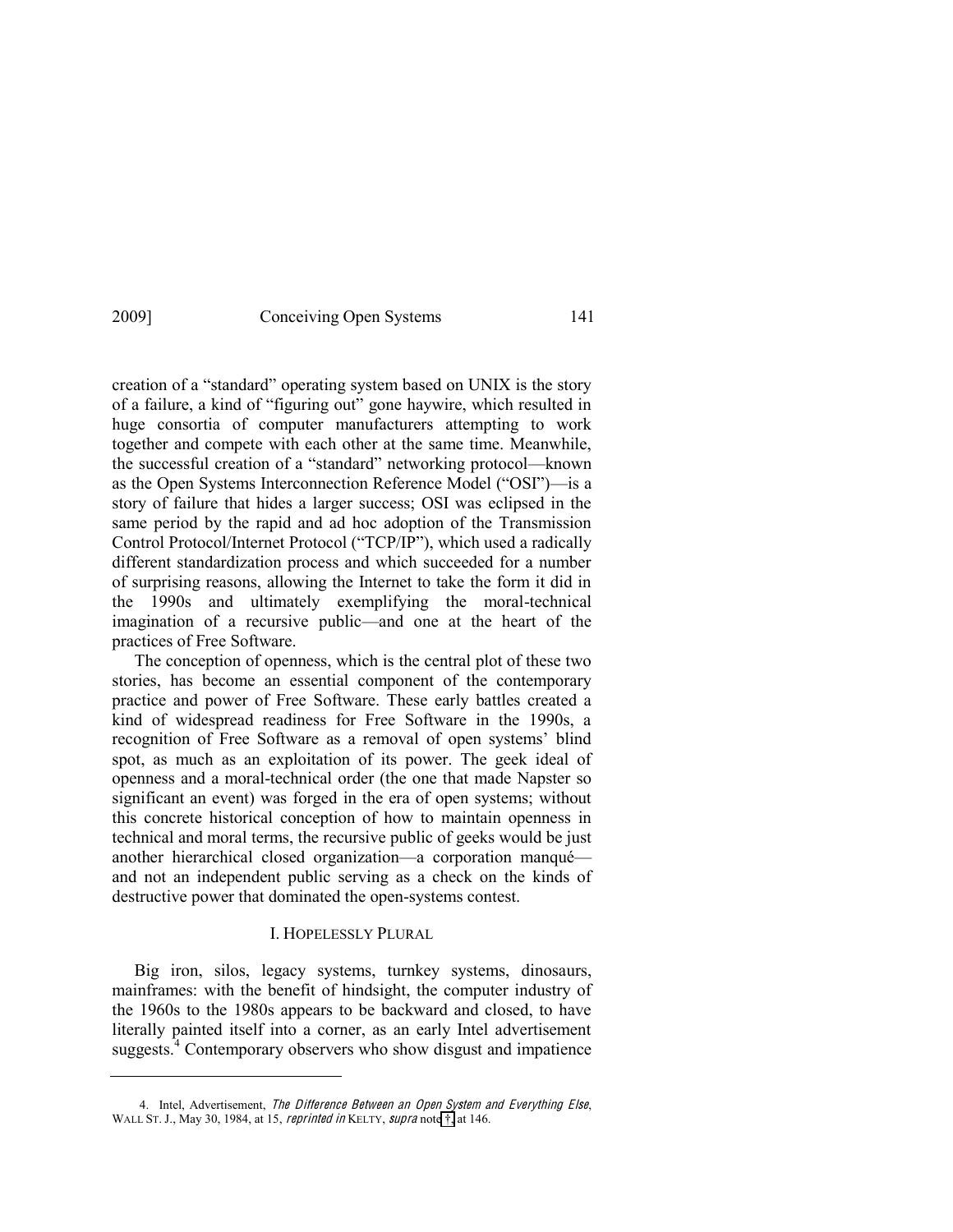with the form that computers took in this era are without fail supporters of open systems and opponents of proprietary systems that "lock in" customers to specific vendors and create artificial demands for support, integration, and management of resources. Open systems (if allowed to flourish) would solve all these problems.

Given the promise of a "general-purpose computer," it should seem ironic at best that open systems needed to be created. But the general-purpose computer never came into being. We do not live in the world of "The Computer," but in a world of computers: myriad, incompatible, specific machines. The design of specialized machines (or "architectures") was, and still is, key to a competitive industry in computers. It required CPUs and components and associated software that could be clearly qualified and marketed as distinct products: the DEC PDP-11 or the IBM 360 or the CDC 6600. On the Fordist model of automobile production, the computer industry's mission was to render desired functions (scientific calculation, bookkeeping, reservations management) in a large box with a button on it (or a very large number of buttons on increasingly smaller boxes). Despite the theoretical possibility, such computers were not designed to do anything, but, rather, to do specific kinds of calculations exceedingly well. They were objects customized to particular markets.

The marketing strategy was therefore extremely stable from about 1955 to about 1980: identify customers with computing needs, build a computer to serve them, provide them with all of the equipment, software, support, or peripherals they need to do the job—and charge a large amount. Organizationally speaking, it was an industry dominated by "IBM and the seven dwarfs": Hewlett-Packard, Honeywell, Control Data, General Electric, NCR, RCA, Univac, and Burroughs, with a few upstarts like DEC in the wings.

By the 1980s, however, a certain inversion had happened. Computers had become smaller and faster; there were more and more of them, and it was becoming increasingly clear to the "big iron" manufacturers that what was most valuable to users was the information they generated, not the machines that did the generating. Such a realization, so the story goes, leads to a demand for interchangeability, interoperability, information sharing, and networking. It also presents the nightmarish problems of conversion between a bewildering, heterogeneous, and rapidly growing array of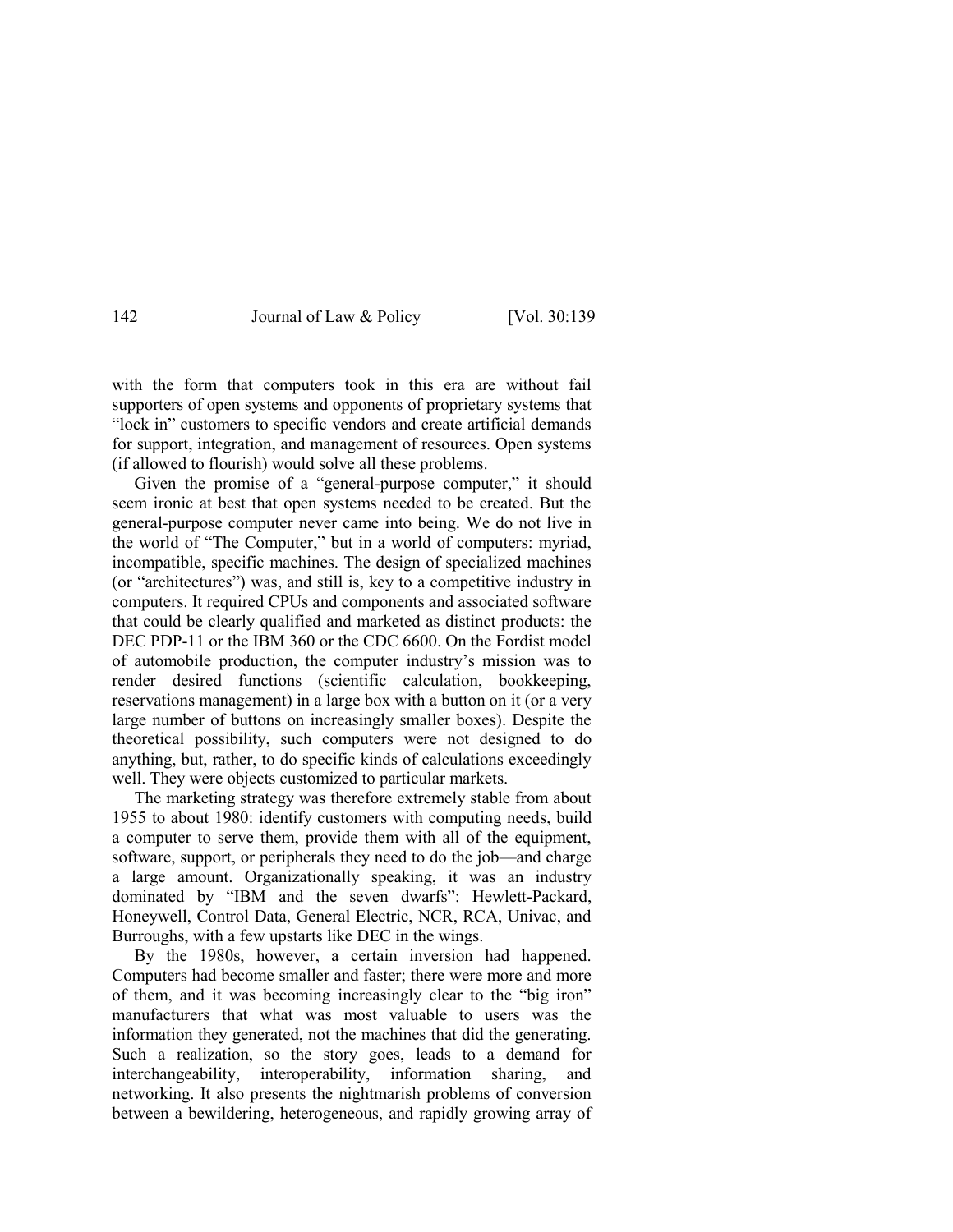hardware, software, protocols, and systems. As one conference paper on the subject of evaluating open systems put it, "At some point a large enterprise will look around and see a huge amount of equipment and software that will not work together. Most importantly, the information stored on these diverse platforms is not being shared, leading to unnecessary duplication and lost profit."<sup>5</sup>

Open systems emerged in the 1980s as the name of the solution to this problem: an approach to the design of systems that, if all participants were to adopt it, would lead to widely interoperable, integrated machines that could send, store, process, and receive the user's information. In marketing and public-relations terms, it would provide "seamless integration."

In theory, open systems was simply a question of standards adoption. For instance, if all the manufacturers of UNIX systems could be convinced to adopt the same basic standard for the operating system, then seamless integration would naturally follow as all the various applications could be written once to run on any variant UNIX system, regardless of which company made it. In reality, such a standard was far from obvious, difficult to create, and even more difficult to enforce. As such, the meaning of open systems was "hopelessly plural," and the term came to mean an incredibly diverse array of things.

"Openness" is precisely the kind of concept that wavers between end and means. Is openness good in itself, or is openness a means to achieve something else—and if so what? Who wants to achieve openness, and for what purpose? Is openness a goal? Or is it a means by which a different goal—say, "interoperability" or "integration" is achieved? Whose goals are these, and who sets them? Are the goals of corporations different from or at odds with the goals of university researchers or government officials? Are there large central visions to which the activities of all are ultimately subordinate?

Between 1980 and 1993, no person or company or computer industry consortium explicitly set openness as the goal at which

<sup>5.</sup> Brian William Keves, Open Systems Formal Evaluation Process (Nov. 4, 1993), in USENIX SEVENTH SYSTEM ADMINISTRATION CONFERENCE (LISA '93) 87 (1993), available at http://www.usenix.org/publications/library/proceedings/lisa93/full\_papers/keves.pdf.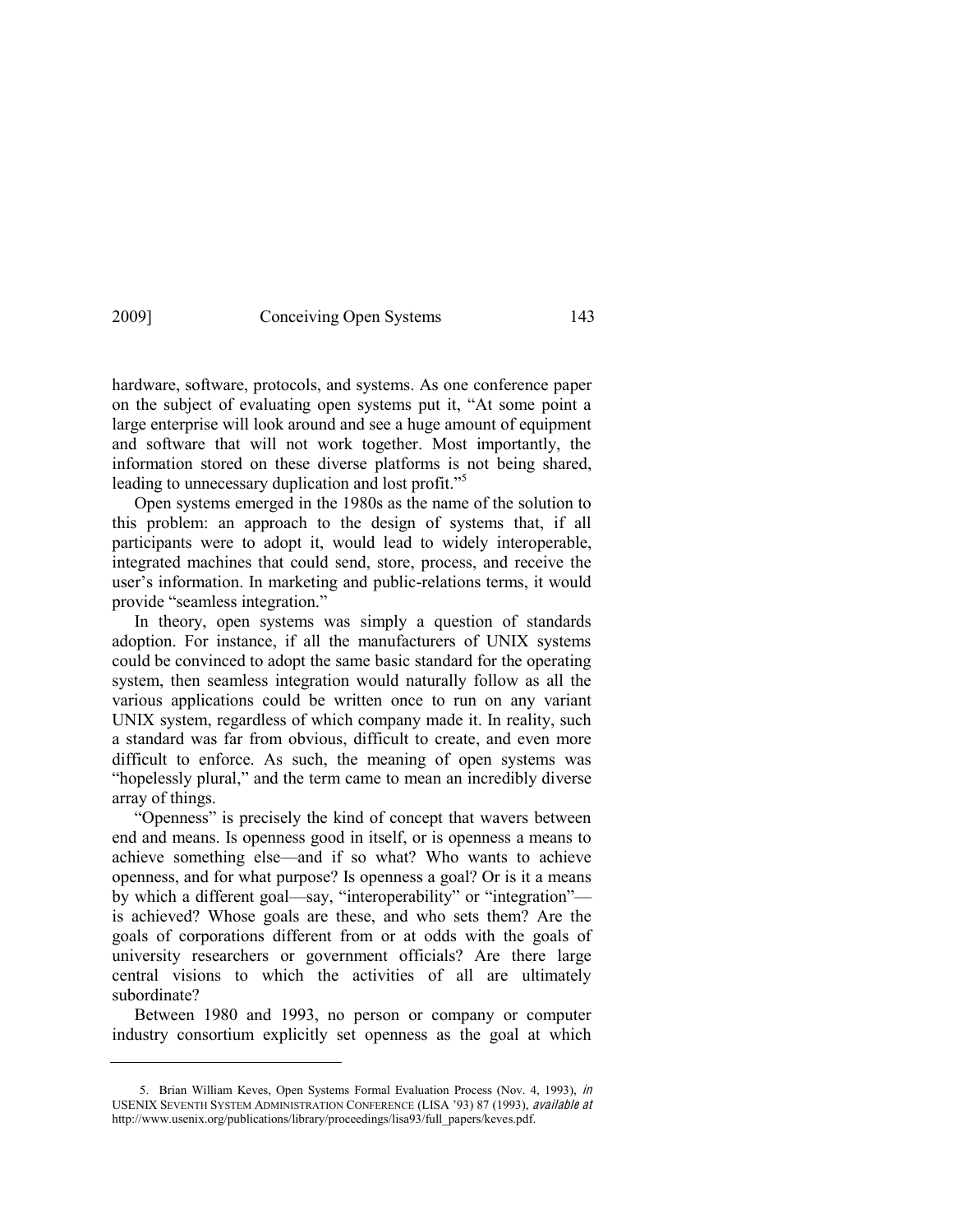organizations, corporations, or programmers should aim, but, by the same token, hardly anyone dissented from the demand for openness. As such, it appears clearly as a kind of cultural imperative, reflecting a longstanding social imagination with roots in liberal democratic notions, versions of a free market and ideals of the free exchange of knowledge, but confronting changed technical conditions that bring the moral ideas of order into relief, and into question.

In the 1980s everyone seemed to want some kind of openness, whether among manufacturers or customers, from General Motors to the armed forces.<sup>6</sup> The debates, both rhetorical and technical, about the meaning of open systems have produced a slough of writings, largely directed at corporate IT managers and CIOs. For instance, Terry A. Critchley and K. C. Batty, the authors of Op<sup>e</sup><sup>n</sup> Systems: Th<sup>e</sup> Reality, $\int$  claim to have collected over a hundred definitions of open systems. The definitions stress different aspects—from interoperability of heterogeneous machines, to compatibility of different applications, to portability of operating systems, to legitimate standards with open-interface definitions—including those that privilege ideologies of a free market, as does Bill Gates's definition: "There's nothing more open than the PC market.... [U]sers can choose the latest and greatest software."<sup>8</sup> The range of meanings was huge and oriented along multiple axes: what, to whom, how, and so on. Open systems could mean that source code was open to view or that only the specifications or interfaces were; it could mean "available to certain third parties" or "available to everyone. including competitors"; it could mean self-publishing, well-defined interfaces and application programming interfaces (APIs), or it could mean sticking to standards set by governments and professional societies. To cynics, it simply meant that the marketing department liked the word open and used it a lot.

<sup>6.</sup> General Motors stirred strong interest in open systems by creating, in 1985, its Manufacturing Automation Protocol ("MAP"), which was built on Unix. At the time, General Motors was the second-largest purchaser of computer equipment after the government. The Department of Defense and the U.S. Air Force also adopted and required POSIX-compliant Unix systems early on.

<sup>7.</sup> CRITCHLEY & BATTY, *supra* note [1.](#page-0-1)

<sup>8.</sup> Id. at 11.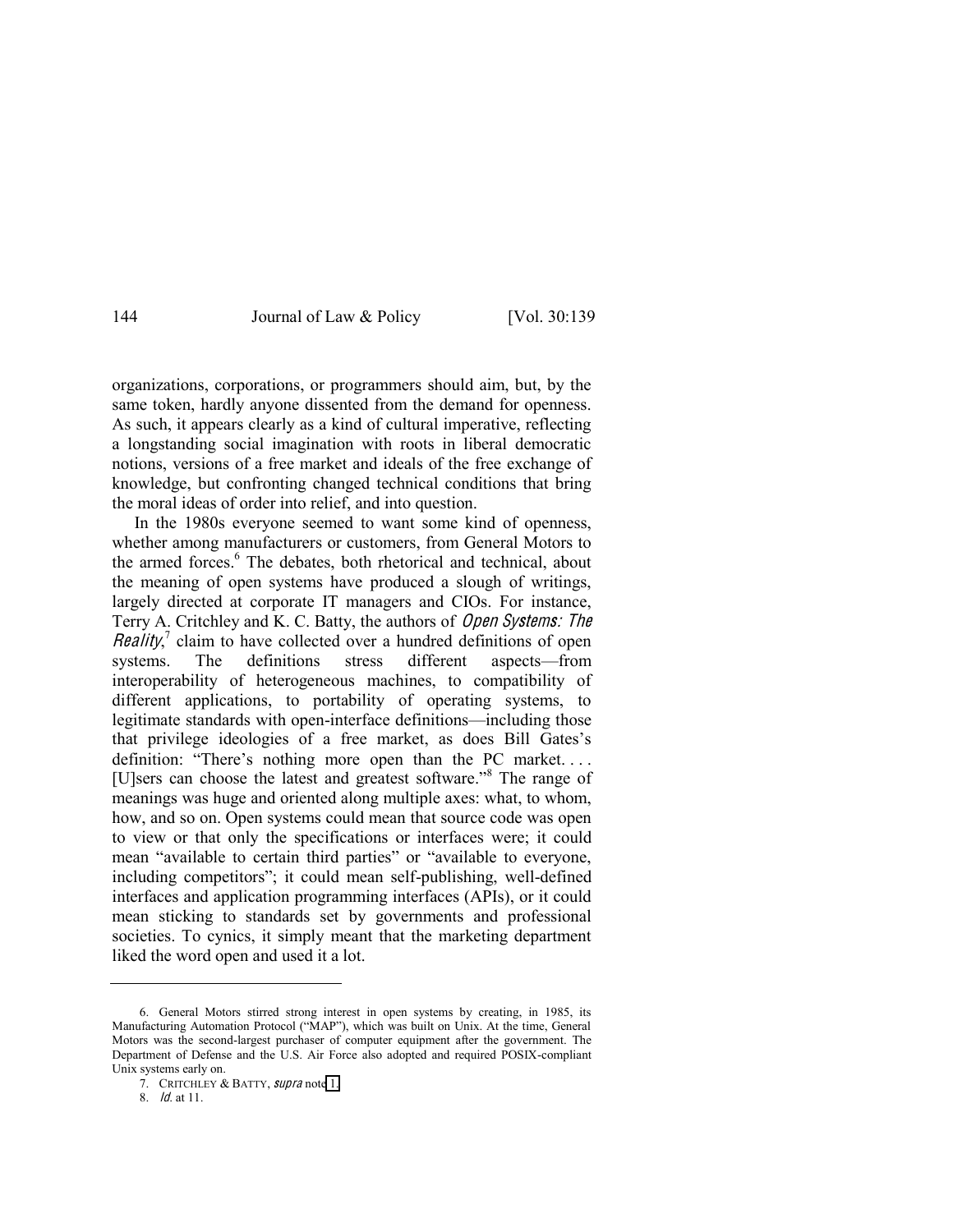One part of the definition, however, was both consistent and extremely important: the opposite of an "open system" was not a "closed system" but a "proprietary system." In industries other than networking and computing the word proprietary will most likely have a positive valence, as in "our exclusive proprietary technology." But in the context of computers and networks such a usage became anathema in the 1980s and 1990s; what customers reportedly wanted was a system that worked nicely with other systems, and that system had to be by definition open since no single company could provide all of the possible needs of a modern business or government agency. And even if it could, it shouldn't be allowed to. For instance:

In the beginning was the word and the word, was "proprietary." I.B.M. showed the way, purveying machines that existed in splendid isolation. They could not be operated using programs written for any other make of computer; they could not communicate with the machines of competitors.

If your company started out buying computers of various sizes from the International Business Machines Corporation because it was the biggest and the best, you soon found yourself locked as securely to Big Blue as any manacled wretch in a medieval dungeon. When an I.B.M. rival unveiled a technologically advanced product, you could only sigh; it might be years before the new technology showed up in the  $I.B.M.$  line. $9$ 

With the exception of IBM (and to some extent its closest competitors: Hewlett-Packard, Burroughs, and Unisys), computer corporations in the 1980s sought to distance themselves from such "medieval" proprietary solutions (such talk also echoes that of usable pasts of the Protestant Reformation often used by geeks). New firms like Sun and Apollo deliberately berated the IBM model. Bill Joy reportedly called one of IBM's new releases in the 1980s a "grazing"

<sup>9.</sup> Cheryll Aimee Barron, The Gospel According to Joy, N.Y. TIMES, Mar. 27, 1988 (Sunday Magazine), at 28.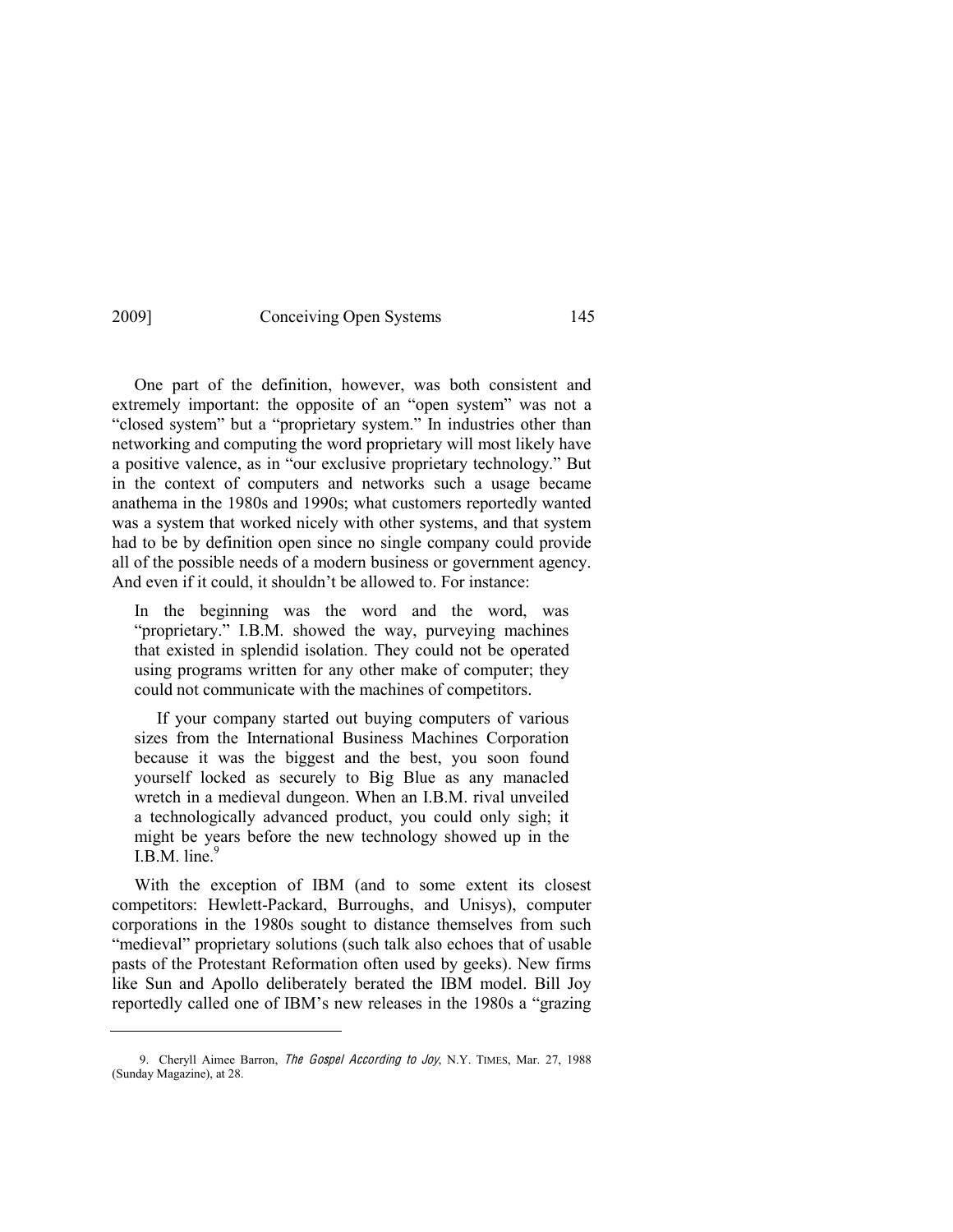dinosaur 'with a truck outside pumping its bodily fluids through  $it \rightarrow 10$ 

Open systems was never a simple solution though: all that complexity in hardware, software, components, and peripherals could only be solved by pushing hard for standards—even for a single standard. Or, to put it differently, during the 1980s, everyone agreed that open systems was a great idea, but no one agreed on which open systems. As one of the anonymous speakers in *Open Systems: The Reality* puts it, "[i]t took me a long time to understand what (the industry) meant by open vs. proprietary, but I finally figured it out. From the perspective of any one supplier, open meant 'our products.' Proprietary meant 'everyone else's products."<sup>11</sup>

For most supporters of open systems, the opposition between open and proprietary had a certain moral force: it indicated that corporations providing the latter were dangerously close to being evil, immoral, perhaps even criminal monopolists. Although there are no doubt arguments for closed systems—security, privacy, robustness, control—the demand for interoperability does not mean that such closure will be sacrificed.<sup>12</sup> Closure was also a choice. That is, open systems was an issue of sovereignty, involving the right, in a moral sense, of a customer to control a technical order hemmed in by firm standards that allowed customers to combine a number of different pieces of hardware and software purchased in an open market and to control the configuration themselves—not enforced openness, but the right to decide oneself on whether and how to be open or closed.

The open-systems idea of moral order conflicts, however, with an idea of moral order represented by intellectual property: the right, encoded in law, to assert ownership over and control particular bits of source code, software, and hardware. The call for and the market in

<sup>10.</sup> Dinosaur, in THE ON-LINE HACKER JARGON FILE (Eric Raymond ed., version 4.4.7) 2003)[, http://catb.org/jargon/html/D/dinosaur.html.](http://catb.org/jargon/html/D/dinosaur.html)

<sup>11.</sup> CRICHTLEY & BATTY, *supra* note [1,](#page-0-1) at 10.

<sup>12.</sup> An excellent counterpoint here is PAUL N. EDWARDS, THE CLOSED WORLD: COMPUTERS AND THE POLITICS OF DISCOURSE IN COLD WAR AMERICA (1996). It clearly demonstrates the appeal of a thoroughly and hierarchically controlled system such as the Semi- Automated Ground Environment ("SAGE") of the Department of Defense against the emergence of more "green world" models of openness. *ld.* at 75-111.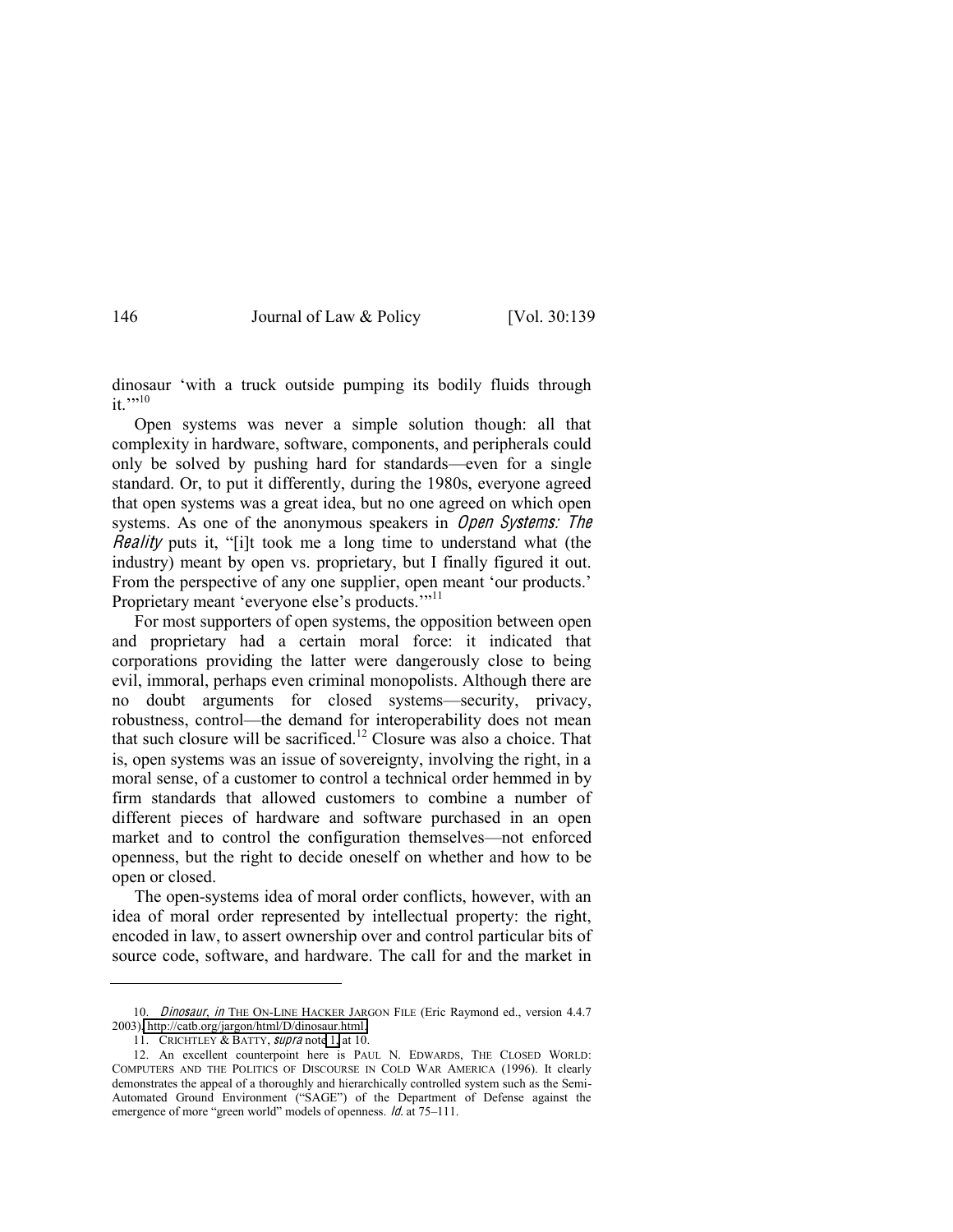open systems were never imagined as being opposed to intellectual property as such, even if the opposition between open and proprietary seemed to indicate a kind of subterranean recognition of the role of intellectual property. The issue was never explicitly broached. Of the hundred definitions in Open Systems, only one definition comes close to including legal issues: "Speaker at Interop '90 (paraphrased and maybe apocryphal): 'If you ask to gain access to a technology and the response you get back is a price list, then that technology is 'open.' If what you get back is a letter from a lawyer, then it's not 'open." $\frac{13}{2}$ 

Openness here is not equated with freedom to copy and modify, but with the freedom to buy access to any aspect of a system without signing a contract, a nondisclosure agreement, or any other legal document besides a check. The ground rules of competition are unchallenged: the existing system of intellectual property—a system that was expanded and strengthened in this period—was a sine qua non of competition.

Openness understood in this manner means an open market in which it is possible to buy standardized things that are neither obscure nor secret, but can be examined and judged—a "commodity" market, where products have functions, where quality is comparable and forms the basis for vigorous competition. What this notion implies is freedom from monopoly control by corporations over products, a freedom that is nearly impossible to maintain when the entire industry is structured around the monopoly control of intellectual property through trade secret, patent, or copyright. The blind spot hides the contradiction between an industry imagined on the model of manufacturing distinct and tangible products, and the reality of an industry that wavers somewhere between service and product, dealing in intangible intellectual property whose boundaries and identity are in fact defined by how they are exchanged, circulated, and shared, as in the case of the proliferation and differentiation of the UNIX operating system.

There was no disagreement about the necessity of intellectual property in the computer industry of the 1980s, and there was no

<sup>13.</sup> CRICHTLEY & BATTY, *supra* note [1,](#page-0-1) at 13.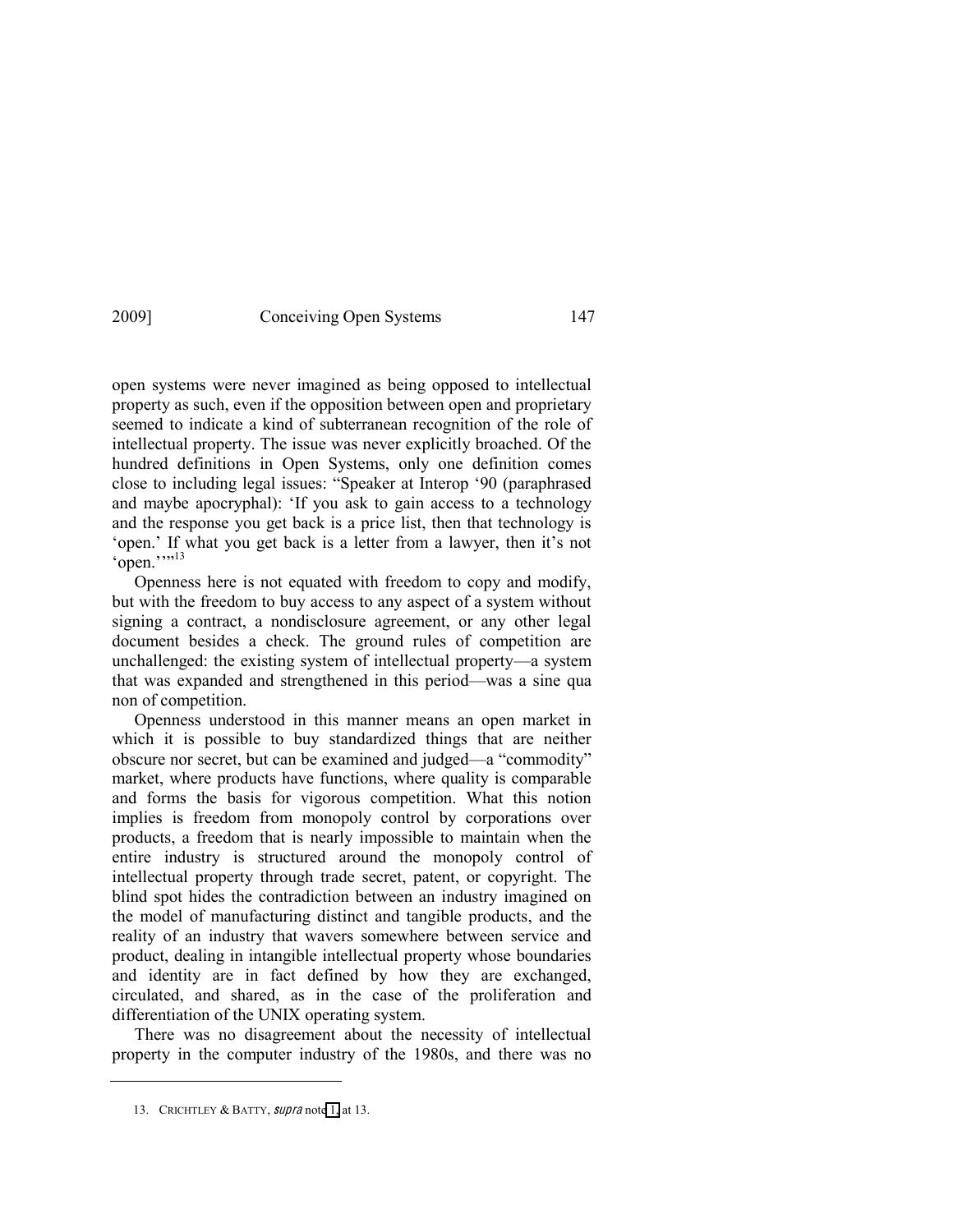perceived contradiction in the demands for openness. Indeed, openness could only make sense if it were built on top of a stable system of intellectual property that allowed competitors to maintain clear definitions of the boundaries of their products. But the creation of interoperable components seemed to demand a relaxation of the secrecy and guardedness necessary to "protect" intellectual property. Indeed, for some observers, the problem of openness created the opportunity for the worst kinds of cynical logic, as in this example from Regis McKenna's Who's Afraid of Big Blue?

Users want open environments, so the vendors had better comply. In fact, it is a good idea to support new standards early. That way, you can help control the development of the standards. Moreover, you can take credit for driving the standard. Supporting standards is a way to demonstrate that vou're on the side of users.

On the other hand, companies can not compete on the basis of standards alone. Companies that live by standards can die by standards. Other companies, adhering to the same standards, could win on the basis of superior manufacturing technology. If companies do nothing but adhere to standards, then all computers will become commodities, and nobody will be able to make any money.

<span id="page-9-0"></span>Thus, companies must keep something proprietary, something to differentiate their products.<sup>14</sup>

By such an account, open systems would be tantamount to economic regression, a state of pure competition on the basis of manufacturing superiority, and not on the basis of the competitive advantage granted by the monopoly of intellectual property, the clear hallmark of a high-tech industry.<sup>15</sup> It was an irresolvable tension

<sup>14.</sup> REGIS MCKENNA, WHO'S AFRAID OF BIG BLUE? HOW COMPANIES ARE CHALLENGING IBM—AND WINNING 178 (1989). McKenna goes on to suggest that computer companies can differentiate themselves by adding services, better interfaces, or higher reliability—ironically similar to arguments that the Open Source Initiative would make ten years later. Id.

<sup>15.</sup> Richard Stallman, echoing the image of medieval manacled wretches, characterized the blind spot thus: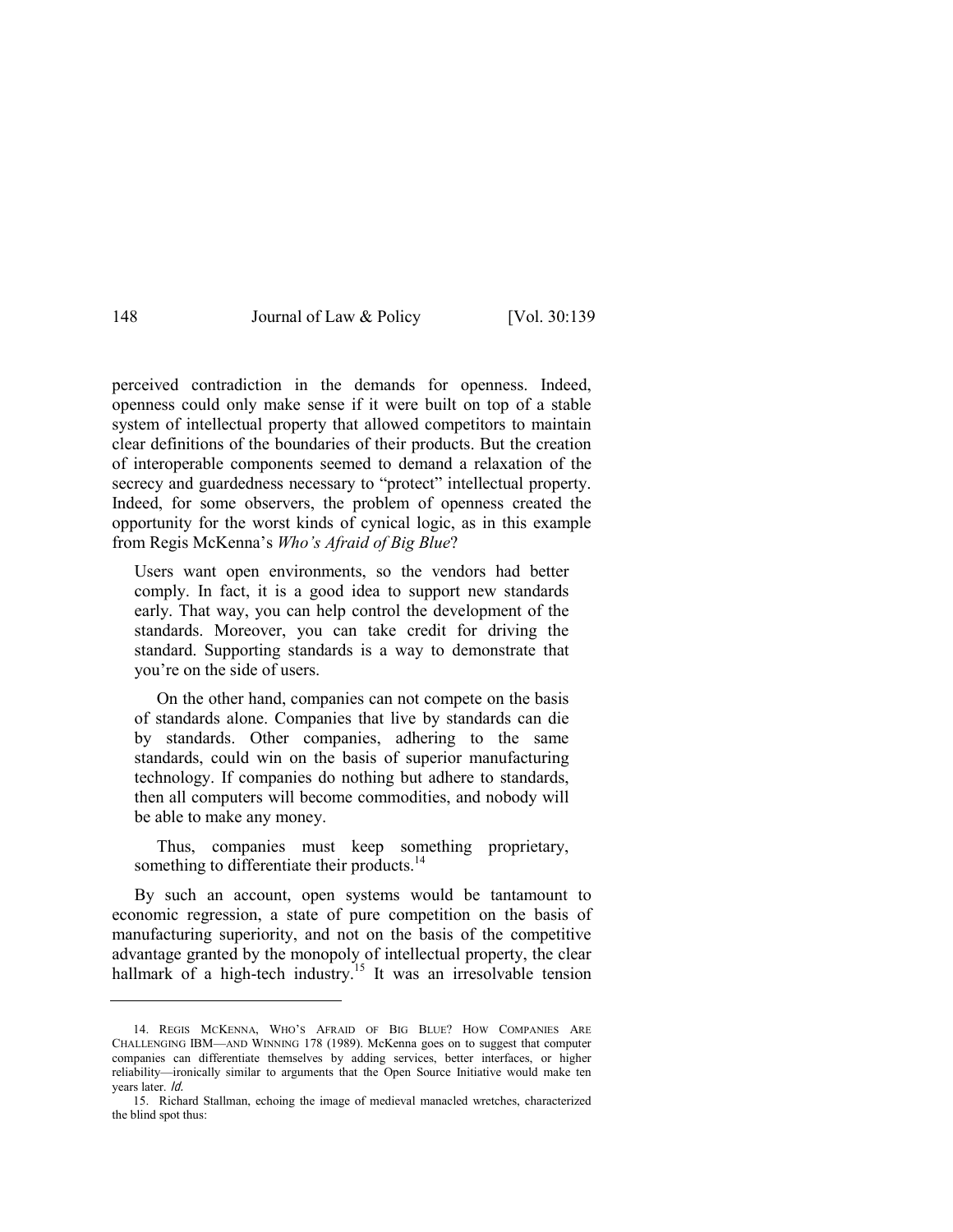between the desire for a cooperative, market-based infrastructure and the structure of an intellectual-property system ill-suited to the technical realities within which companies and customers operated a tension revealing the reorientation of knowledge and power with respect to creation, dissemination, and modification of knowledge.

From the perspective of intellectual property, ideas, designs, and source code are everything—if a company were to release the source code, and allow other vendors to build on it, then what exactly would they be left to sell? Open systems did not mean anything like free, open source, or public domain computing. But the fact that competition required some form of collaboration was obvious as well: standard software and network systems were needed; standard markets were needed; standard norms of innovation within the constraints of standards were needed. In short, the challenge was not just the creation of competitive products but the creation of a standard infrastructure, dealing with the technical questions of availability, modifiability, and reusability of components, and the moral questions of the proper organization of competition and collaboration across diverse domains: engineers, academics, the computer industry, and the industries it computerized. What follows is the story of how UNIX entered the open-systems fray, a story in which the tension between the conceiving of openness and the demands of intellectual property is revealed.

## II. OPEN SYSTEMS ONE: OPERATING SYSTEMS

In 1980 UNIX was by all accounts the most obvious choice for a standard operating system for a reason that seemed simple at the outset: it ran on more than one kind of hardware. It had been installed

Unix does not give the user any more legal freedom than Windows does. What they mean by "open systems" is that you can mix and match components, so you can decide to have, say, a Sun chain on your right leg and some other company's chain on your left leg, and maybe some third company's chain on your right arm, and this is supposed to be better than having to choose to have Sun chains on all of your limbs, or Microsoft chains on all of your limbs. You know, I don't care whose chains are on each limb. What I want is not to be chained by anyone.

Interview by Michael Gross with Richard Stallman, in N.Y., N.Y., and Cambridge, Mass. (1999), availabl<sup>e</sup> <sup>a</sup><sup>t</sup> http://www.mgross.com/MoreThgsChng/interviews/stallman5.html.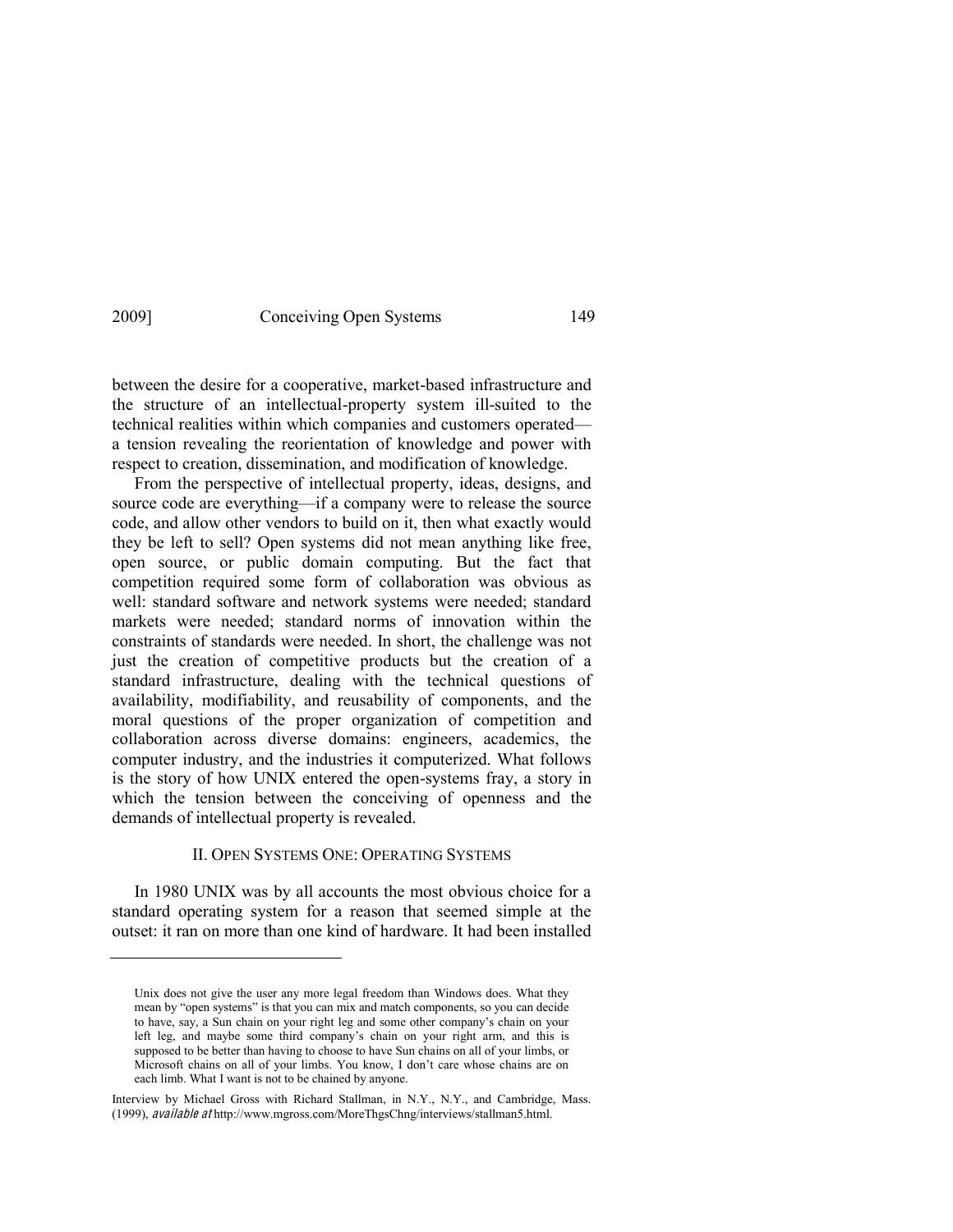on DEC machines and IBM machines and Intel processors and Motorola processors—a fact exciting to many professional programmers, university computer scientists, and system administrators, many of whom also considered UNIX to be the best designed of the available operating systems.

There was a problem, however (there always is): UNIX belonged to AT&T, and AT&T had licensed it to multiple manufacturers over the years, in addition to allowing the source code to circulate more or less with abandon throughout the world and to be ported to a wide variety of different machine architectures. Such proliferation, albeit haphazard, was a dream come true: a single, interoperable operating system running on all kinds of hardware. Unfortunately, proliferation would also undo that dream, because it meant that as the markets for workstations and operating systems heated up, the existing versions of UNIX hardened into distinct and incompatible versions with different features and interfaces. By the mid 1980s, there were multiple competing efforts to standardize UNIX, an endeavour that eventually went haywire, resulting in the so-called UNIX wars, in which "gangs" of vendors (some on both sides of the battle) teamed up to promote competing standards. The story of how this happened is instructive, for it is a story that has been reiterated several times in the computer industry.<sup>16</sup>

As a hybrid commercial-academic system, UNIX never entered the market as a single thing. It was licensed in various ways to different people, both academic and commercial, and contained additions and tools and other features that may or may not have originated at (or been returned to) Bell Labs. By the early 1980s, the Berkeley Software Distribution version was in fact competing with the  $AT&T$  version, even though BSD was a sublicensee—and it was not the only one. By the late 1970s and early 1980s, a number of corporations had licensed UNIX from AT&T for use on new machines. Microsoft licensed it (and called it Xenix, rather than

<sup>16.</sup> A similar story can be told about the emergence, in the late 1960s and early 1970s, of manufacturers of "plug-compatible" devices, peripherals that plugged into IBM machines. See Shigeru Takahashi, The Rise and Fall of the Plug-Compatible Mainframes, IEEE ANNALS HIST. COMPUTING, Jan.-Mar. 2005, at 4, 4-16. Similarly, in the 1990s the story of browser compatibility and the World Wide Web Consortium ("W3C") standards is another recapitulation.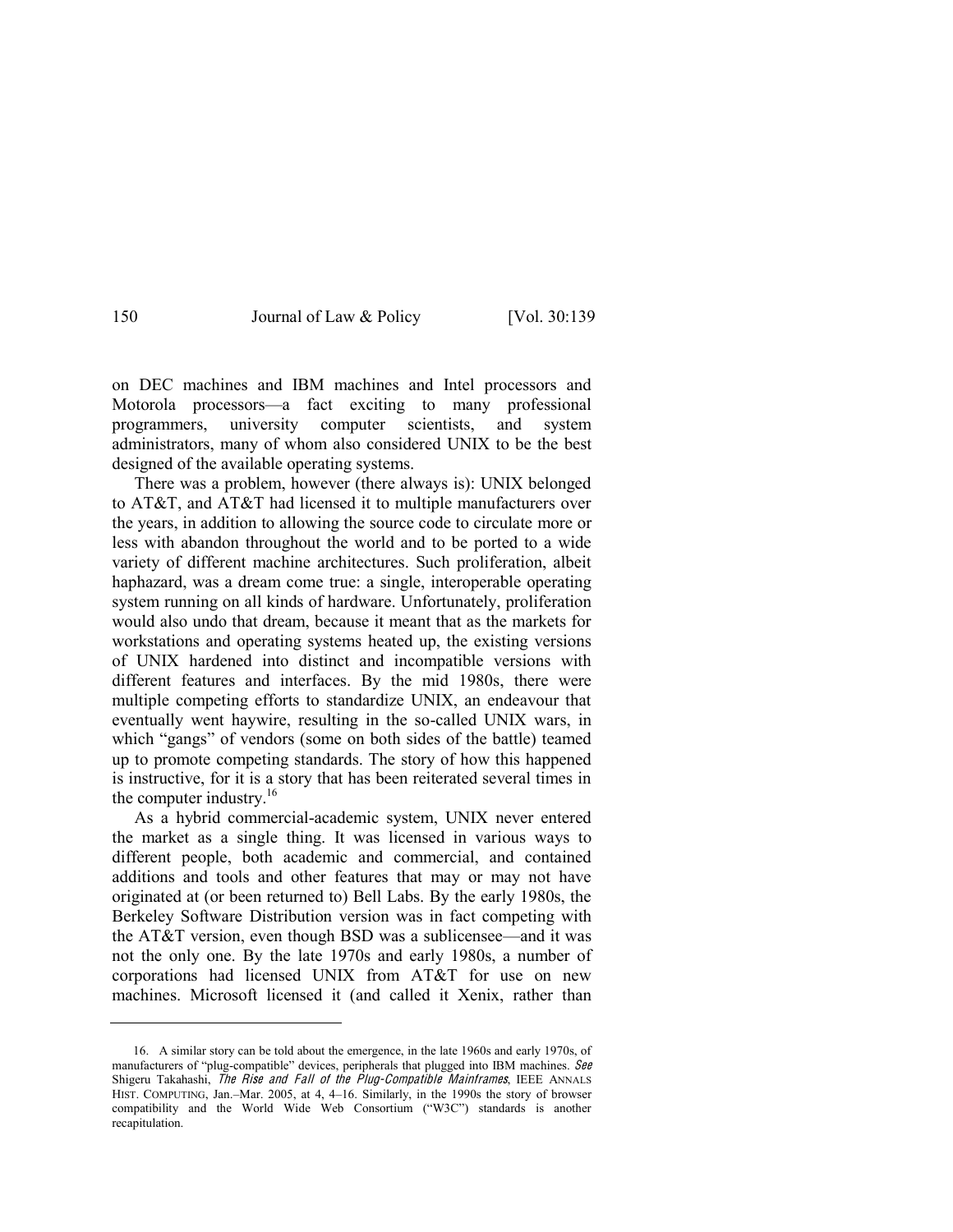licensing the name UNIX as well) to be installed on Intel-based machines. IBM, Unisys, Amdahl, Sun, DEC, and Hewlett-Packard all followed suit and created their own versions and names: HP-UX, A/UX, AIX, Ultrix, and so on. Given the ground rules of trade secrecy and intellectual property, each of these licensed versions needed to be made legally distinct if they were to compete with each other. Even if UNIX remained conceptually pure in an academic or pedagogical sense, every manufacturer would nonetheless have to tweak, to extend, to optimize in order to differentiate. After all, "[i]f companies do nothing but adhere to standards, then all computers will become commodities, and nobody will be able to make any money." $^{17}$ 

It was thus unlikely that any of these corporations would contribute the changes they made to UNIX back into a common pool, and certainly not back to AT&T, which subsequent to the 1984 divestiture finally released their own commercial version of UNIX, called UNIX System V. Very quickly, the promising "open" UNIX of the 1970s became a slough of alternative operating systems, each incompatible with the next thanks to the addition of marketdifferentiating features and hardware-specific tweaks. According to Pamela Gray, "[b]y the mid-1980s, there were more than 100 versions in active use" centered around the three market leaders, AT&T's System V, Microsoft/SCO Xenix, and the BSD.<sup>18</sup> By 1984, the differences in systems had become significant—as in the case of the BSD additions of the TCP/IP protocols, the vi editor, and the Pascal compiler—and created not only differentiation in terms of quality but also incompatibility at both the software and networking levels.

<span id="page-12-0"></span>Different systems of course had different user communities, based on who was the customer of whom. Eric Raymond suggests that in the mid-1980s, independent hackers, programmers, and computer scientists largely followed the fortunes of BSD:

<sup>17.</sup> MCKENNA, *supra* not[e 14,](#page-9-0) at 178.

<sup>18.</sup> PAMELA GRAY, OPEN SYSTEMS: A BUSINESS STRATEGY FOR THE 1990S 75, 75 (1991).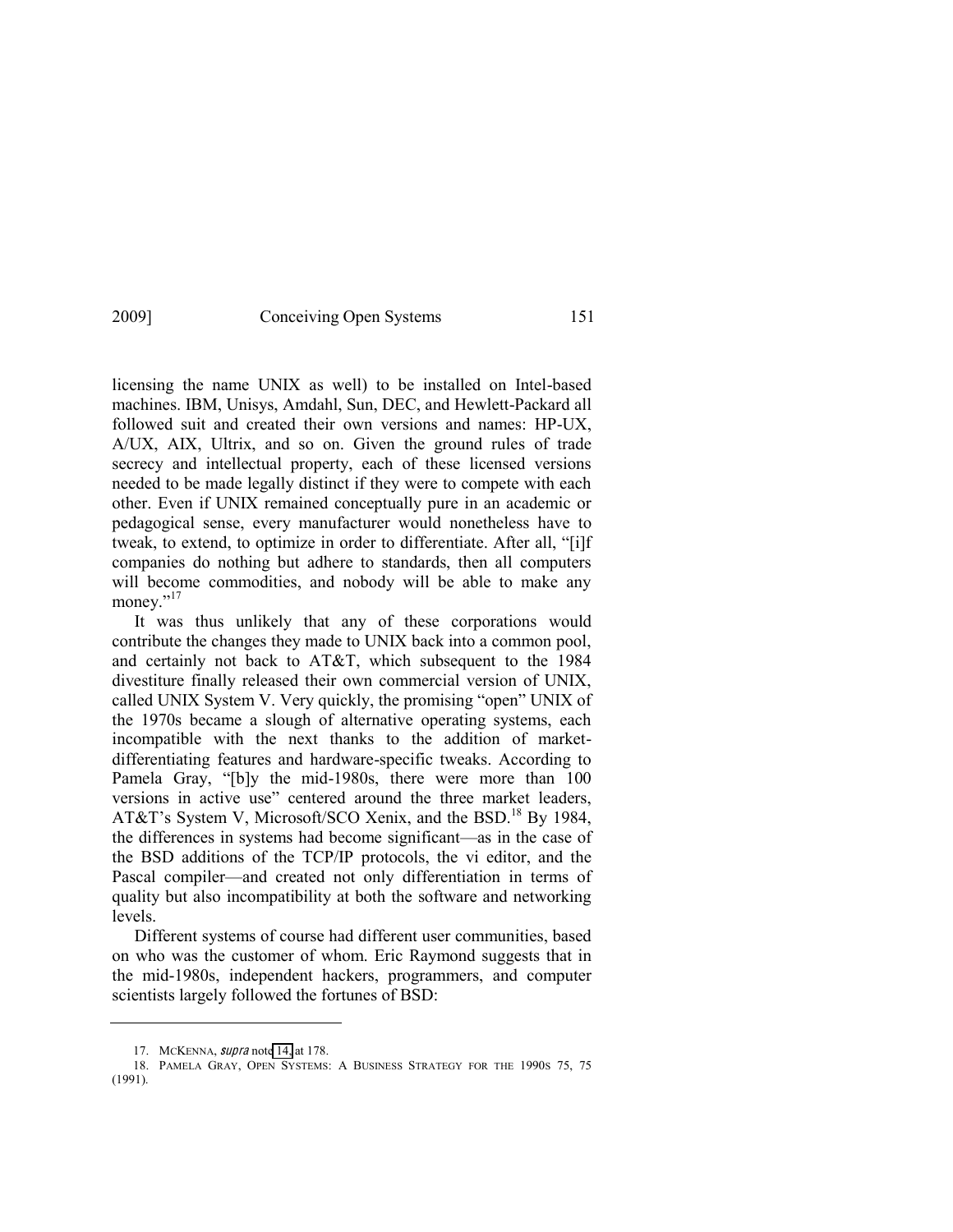The divide was roughly between longhairs and shorthairs; programmers and technical people tended to line up with Berkeley and BSD, more business-oriented types with AT&T and System V. The longhairs, repeating a theme from Unix's early days ten years before, liked to see themselves as rebels against a corporate empire; one of the small companies put out a poster showing an X-wing-like space fighter marked "BSD" speeding away from a huge  $AT&T$  'death star' logo left broken and in flames<sup>19</sup>

So even though UNIX had become the standard operating system of choice for time-sharing, multi-user, high-performance computers by the mid-1980s, there was no such thing as UNIX. Competitors in the UNIX market could hardly expect the owner of the system, AT&T, to standardize it and compete with them at the same time, and the rest of the systems were in some legal sense still derivations from the original AT&T system. Indeed, in its licensing pamphlets, AT&T even insisted that UNIX was not a noun, but an adjective, as in "the UNIX system. $"^{20}$ 

The dawning realization that the proliferation of systems was not only spreading UNIX around the world but also spreading it thin and breaking it apart led to a series of increasingly startling and highprofile attempts to "standardize" UNIX. Given that the three major branches (BSD, which would become the industry darling as Sun's Solaris operating system; Microsoft, and later SCO Xenix; and  $AT&T$ 's System V) all emerged from the same  $AT&T$  and Berkeley work done largely by Thompson, Ritchie, and Joy, one would think that standardization would be a snap. It was anything but.

## III. FIGURING OUT GOES HAYWIRE

Figuring out the moral and technical order of open systems went haywire around 1986-88, when there were no fewer than four

<sup>19.</sup> ERIC S. RAYMOND, THE ART OF UNIX PROGRAMMING 35-42 (2004), available at [http://www.faqs.org/docs/artu/ch02s01.html#id2880014.](http://www.faqs.org/docs/artu/ch02s01.html#id2880014)

<sup>20.</sup> LIBES & RESSLER, *supra* note [1,](#page-0-1) at 22; see also Andrew Tanenbaum, The Unix Marketplace in 1987: Life, the Universe and Everything (June 1987), in PROC. SUMMER 1987 USENIX CONF., June 1987, at 419-24.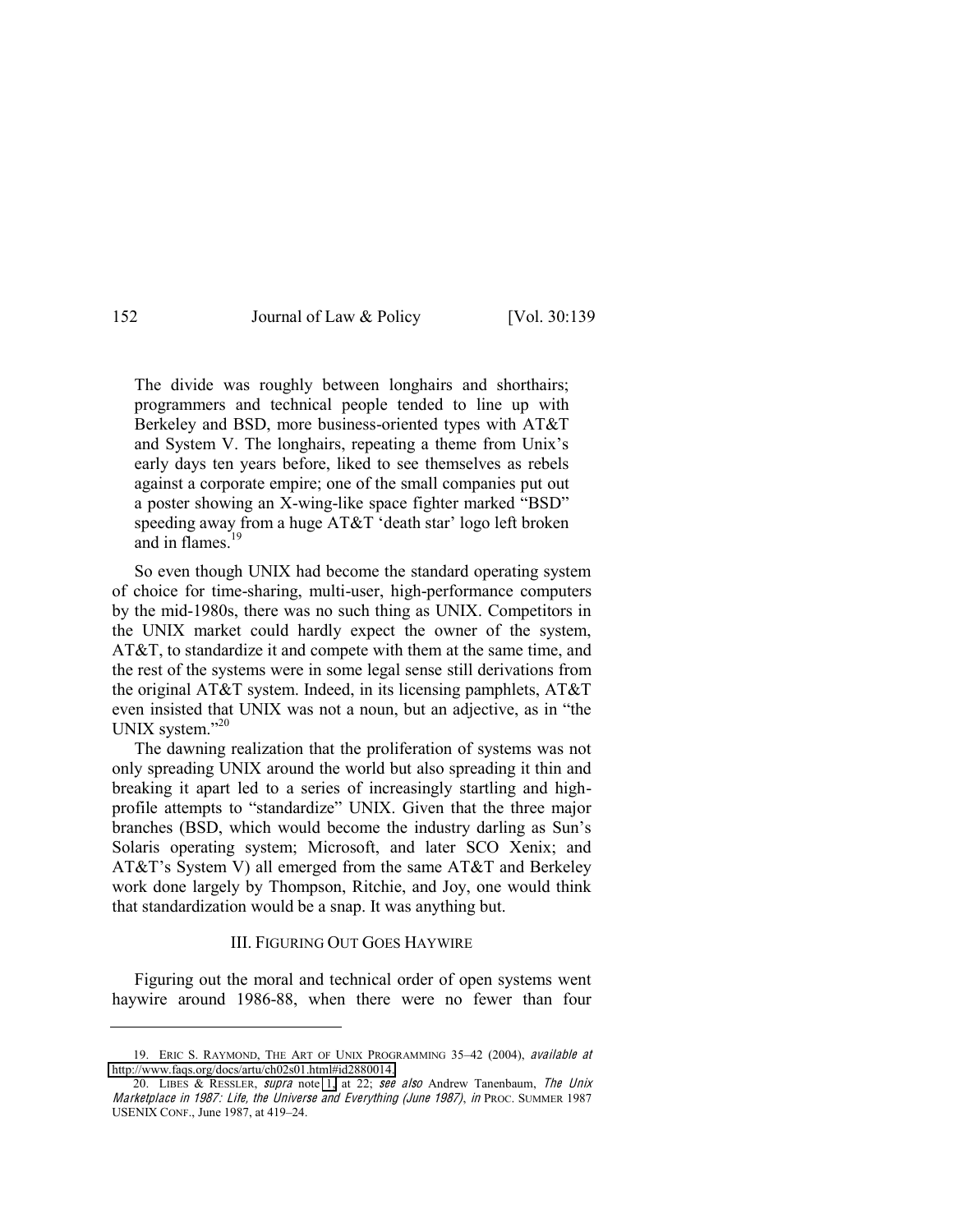competing international standards, represented by huge consortia of computer manufacturers (many of whom belonged to multiple consortia): POSIX, the X/Open consortium, the Open Software Foundation, and UNIX International. The blind spot of open systems had much to do with this crazy outcome: academics, industry, and government could not find ways to agree on standardization. One goal of standardization was to afford customers choice; another was to allow competition unconstrained by "artificial" means. A standard body of source code was impossible; a standard "interface definition" was open to too much interpretation; government and academic standards were too complex and expensive; no particular corporation's standard could be trusted (because they could not be trusted to reveal it in advance of their own innovations); and worst of all, customers kept buying, and vendors kept shipping, and the world was increasingly filled with diversity, not standardization.

UNIX proliferated quickly because of porting, leading to multiple instances of an operating system with substantially similar source code shared by academics and licensed by AT&T. But it differentiated just as quickly because of forking, as particular features were added to different ports. Some features were reincorporated into the "main" branch—the one Thompson and Ritchie worked on—but the bulk of these mutations spread in a haphazard way, shared through users directly or implemented in newly formed commercial versions. Some features were just that, features, but others could extend the system in ways that might make an application possible on one version, but not on another.

The proliferation and differentiation of UNIX, the operating system, had peculiar effects on the emerging market for UNIX, the product: technical issues entailed design and organizational issues. The original UNIX looked the way it did because of the very peculiar structure of the organization that created and sustained UNIX: Bell Labs and the worldwide community of users and developers. The newly formed competitors, conceiving of UNIX as a product distinct from the original UNIX, adopted it precisely because of its portability and because of the promise of open systems as an alternative to "big iron" mainframes. But as UNIX was funneled into existing corporations with their own design and organizational structures, it started to become incompatible with itself, and the desire for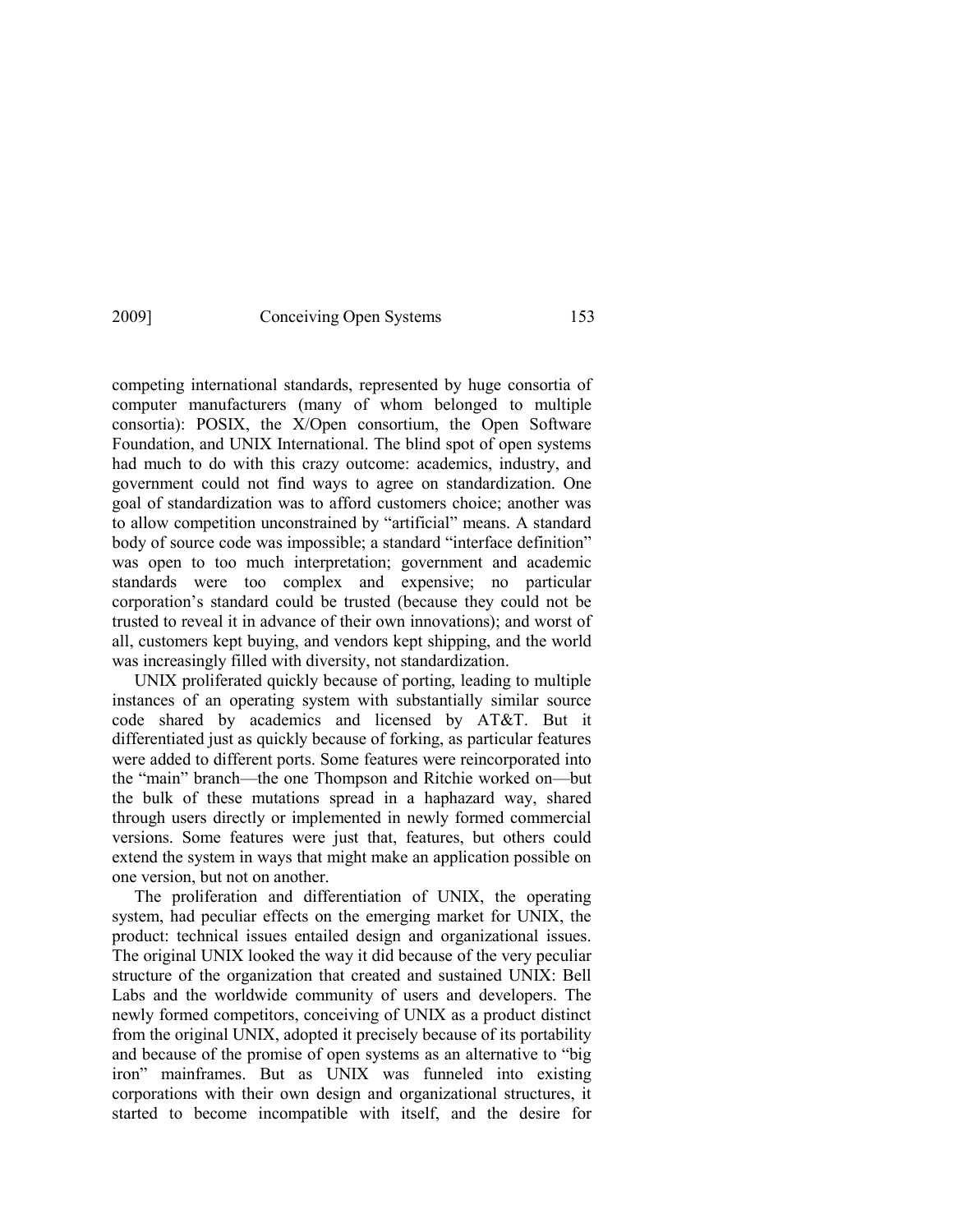competition in open systems necessitated efforts at UNIX standardization.

The first step in the standardization of open systems and UNIX was the creation of what was called an "interface definition," a standard that enumerated the minimum set of functions that any version of UNIX should support at the interface level, meaning that any programmer who wrote an application could expect to interact with any version of UNIX on any machine in the same way and get the same response from the machine (regardless of the specific implementation of the operating system or the source code that was used). Interface definitions, and extensions to them, were ideally to be published and freely available.

The interface definition was a standard that emphasized portability, not at the source-code or operating-system level, but at the application level, allowing applications built on any version of UNIX to be installed and run on any other. The push for such a standard came first from a UNIX user group founded in 1980 by Bob Marsh and called, after the convention of file hierarchies in the UNIX interface, "/usr/group" (later renamed Uniforum). The 1984 /usr/group standard defined a set of system calls, which, however, "was immediately ignored and, for all practical purposes, useless."<sup>21</sup> It seemed the field was changing too fast and UNIX proliferating and innovating too widely for such a standard to work.

The /usr/group standard nevertheless provided a starting point for more traditional standards organizations—the Institute of Electrical and Electronics Engineers ("IEEE") and the American National Standards Institute ("ANSI")—to take on the task. Both institutions took the /usr/group standard as a basis for what would be called IEEE P1003 Portable Operating System Interface for Computer Environments ("POSIX"). Over the next three years, from 1984 to 1987, POSIX would work diligently at providing a standard interface definition for UNIX.

Alongside this development, the AT&T version of UNIX became the basis for a different standard, the System V Interface Definition ("SVID"), which attempted to standardize a set of functions similar

<sup>21.</sup> LIBES & RESSLER, *supra* not[e 1,](#page-0-1) at 67.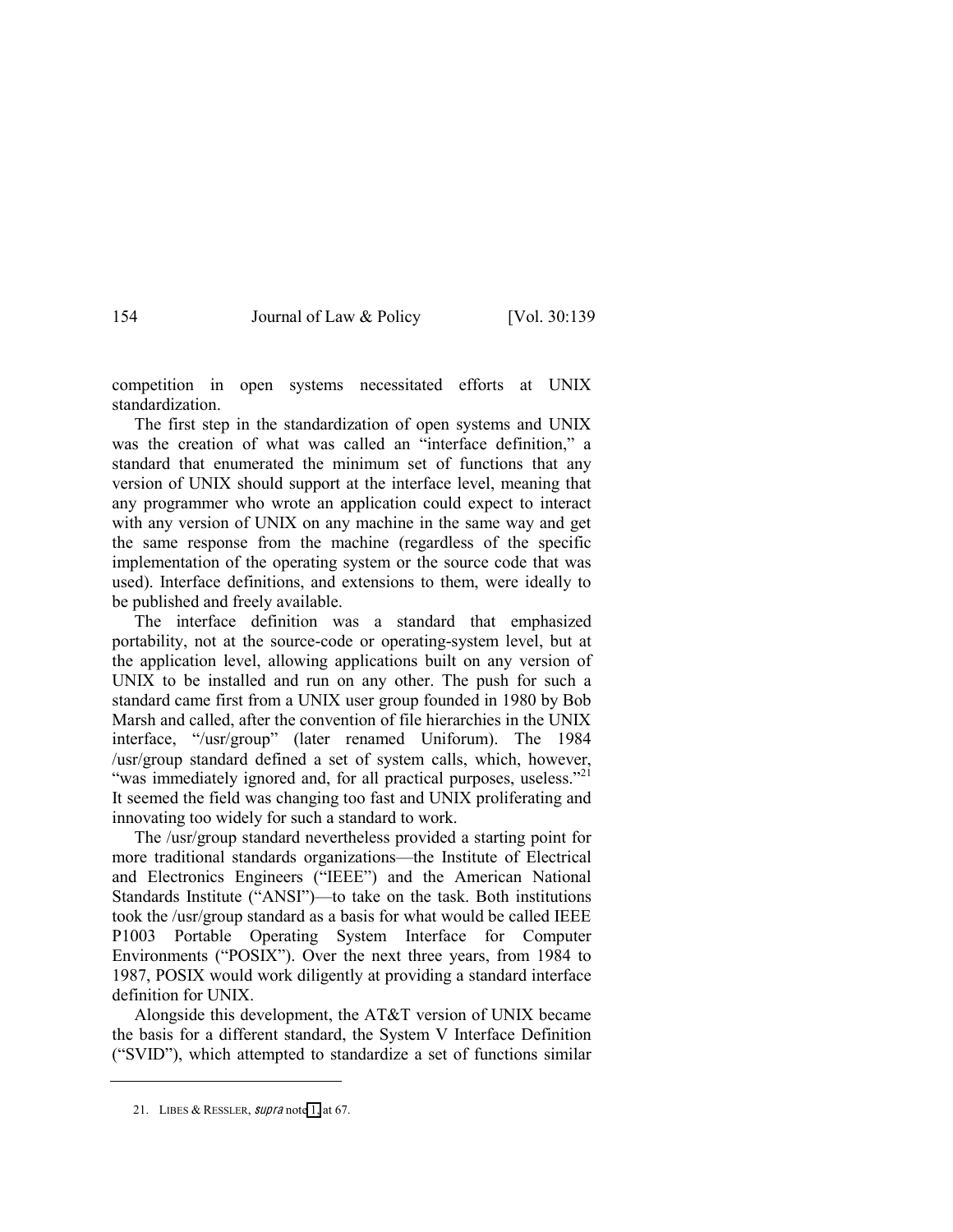but not identical to the /usr/group and POSIX standards. Thus emerged two competing definitions for a standard interface to a system that was rapidly proliferating into hundreds of tiny operatingsystem fiefdoms.<sup>22</sup> The danger of AT&T setting the standard was not lost on any of the competing manufacturers. Even if they created a thoroughly open standard-interface definition,  $AT&T$ 's version of UNIX would be the first to implement it, and they would continually have privileged knowledge of any changes: if they sought to change the implementation, they could change the standard; if they received demands that the standard be changed, they could change their implementation before releasing the new standard.

In response to this threat, a third entrant into the standards race emerged: X/Open, which comprised a variety of European computer manufacturers (including AT&T!) and sought to develop a standard that encompassed both SVID and POSIX. The X/Open initiative grew out of European concern about the dominance of IBM and originally included Bull, Ericsson, ICL, Nixdorf, Olivetti, Philips, and Siemens. In keeping with a certain 1980s taste for the integration of European economic activity vis-à-vis the United States and Japan, these manufacturers banded together both to distribute a unified UNIX operating system in Europe (based initially on the BSD and Sun versions of UNIX) and to attempt to standardize it at the same time.

X/Open represented a subtle transformation of standardization efforts and of the organizational definition of open systems. While the /usr/group standard was developed by individuals who used UNIX, and the POSIX standard by an acknowledged professional society (IEEE), the X/Open group was a collective of computer corporations that had banded together to fund an independent entity to help further the cause of a standard UNIX. This paradoxical situation-of a need to share a standard among all the competitors and the need to keep the details of that standardized product secret to maintain an advantage—was one that many manufacturers, especially

<sup>22.</sup> A case might be made that a third definition, the ANSI standard for the C programming language, also covered similar ground, which of course it would have had to in order to allow applications written on one operating system to be compiled and run on another. See GRAY, supra not[e 18,](#page-12-0) at 55-58; LIBES & RESSLER, supra not[e 1,](#page-0-1) at 70-75.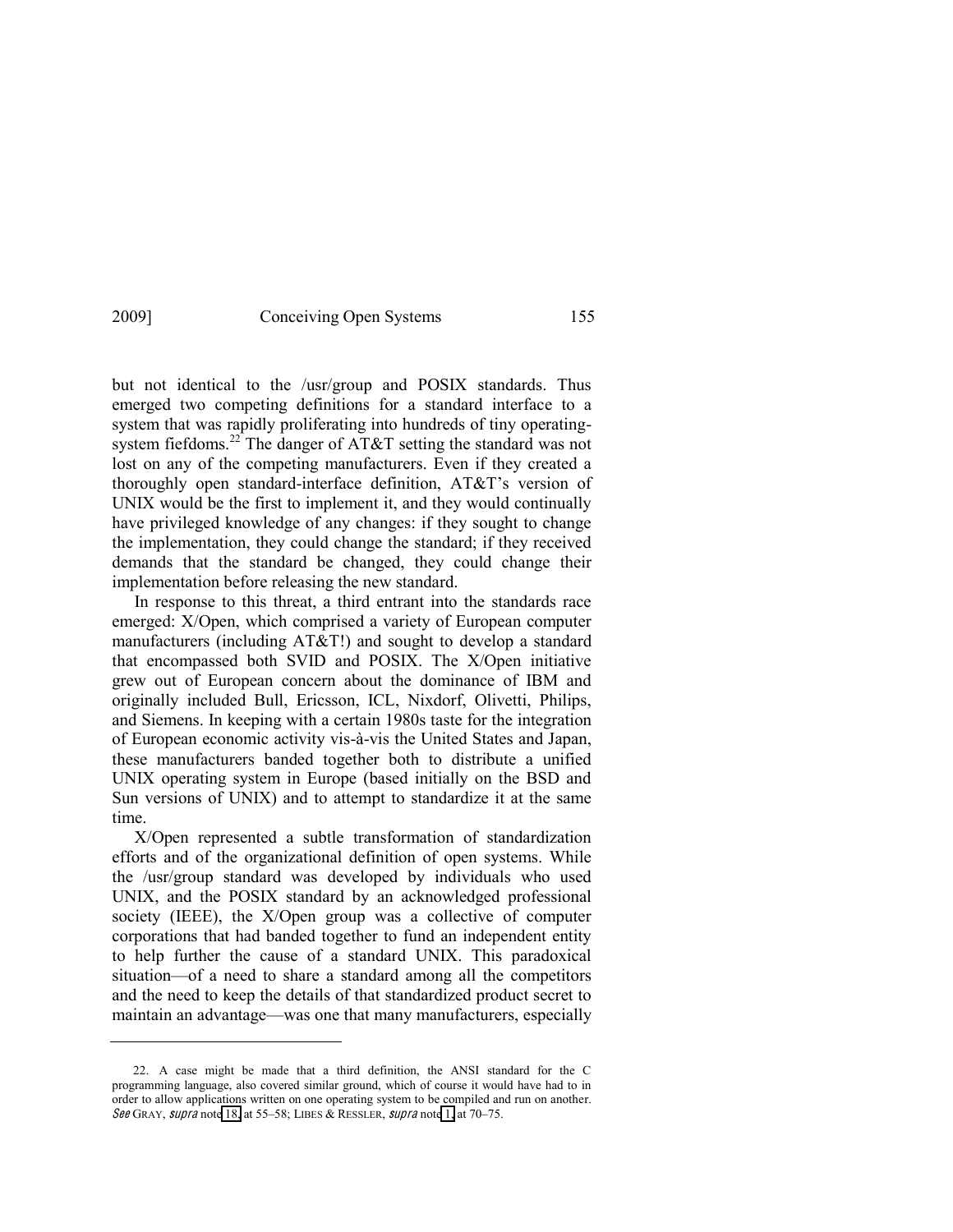the Europeans with their long experience of IBM's monopoly, understood as mutually destructive. Hence, the solution was to engage in a kind of organizational innovation, to create a new form of metacorporate structure that could strategically position itself as at least temporarily interested in collaboration with other firms, rather than in competition. Thus did stories and promises of open systems wend their way from the details of technical design to those of organizational design to the moral order of competition and collaboration, power and strategy. "Standards" became products that corporations sought to "sell" to their own industry through the intermediary of the consortium.

In 1985 and 1986 the disarrayed state of UNIX was also frustrating to the major U.S. manufacturers, especially to Sun Microsystems, which had been founded on the creation of a market for UNIX-based "workstations," high-powered networked computers that could compete with mainframes and personal computers at the same time. Founded by Bill Joy, Vinod Khosla, and Andreas Bechtolsheim, Sun had very quickly become an extraordinarily successful computer company. The business pages and magazines were keen to understand whether workstations were viable competitors to PCs, in particular to those of IBM and Microsoft, and the de facto standard DOS operating system, for which a variety of extremely successful business-, personal-, and home-computer applications were written.

Sun seized on the anxiety around open systems, as is evident in the ad it ran during the summer of  $1987<sup>23</sup>$ . The ad plays subtly on two anxieties: the first is directed at the consumer and suggests that only with Sun can one actually achieve interoperability among all of one business' computers, much less across a network or industry; the second is more subtle and plays to fears within the computer industry itself, the anxiety that Sun might merge with one of the big corporations, AT&T or Unisys, and corner the market in open systems by producing the de facto standard. $^{24}$ 

<sup>23.</sup> Sun Microsystems, Advertisement, Announcing the Biggest Merger in the Computer Business, WALL ST. J., July 9, 1987, at 11, reprinted in KELTY, supra note  $\dagger$ , at 159.

<sup>24.</sup> *Id., reprinted in* KELTY, *supra* note  $\dagger$ , at 159.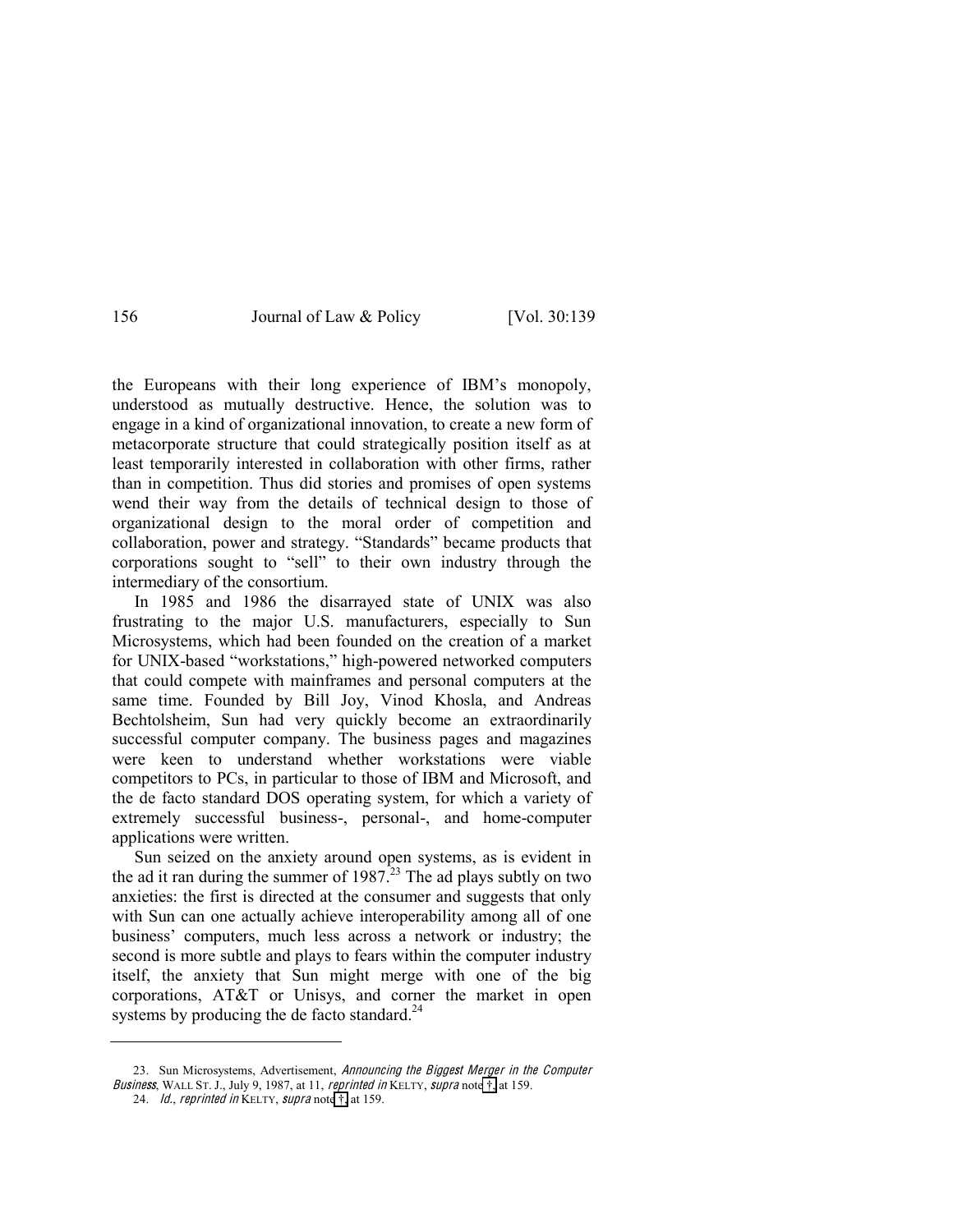In fact, in October 1987 Sun announced that it had made a deal with AT&T. AT&T would distribute a workstation based on Sun's SPARC line of workstations and would acquire  $20\%$  of Sun.<sup>25</sup> As part of this announcement, Sun and AT&T made clear that they intended to merge two of the dominant versions of UNIX on the market:  $AT&T$ 's System V and the BSD-derived Solaris. This move clearly frightened the rest of the manufacturers interested in UNIX and open systems, as it suggested a kind of super-power alignment that would restructure (and potentially dominate) the market. A 1988 article in the Ne<sup>w</sup> York Time<sup>s</sup> quotes an industry analyst who characterizes the merger as "a matter of concern at the highest levels of every major computer company in the United States, and possibly the world," and it suggests that competing manufacturers "also fear that A.T.&T. will gradually make Unix a proprietary product, usable only on A.T.&T. or Sun machines."<sup>26</sup> The industry anxiety was great enough that in March Unisys (a computer manufacturer, formerly Burroughs-Sperry) announced that it would work with AT&T and Sun to bring UNIX to its mainframes and to make its business applications run on UNIX. Such a move was tantamount to Unisys admitting that there would be no future in proprietary high-end computing—the business on which it had hitherto built its reputation—unless it could be part of the consortium that could own the standard.<sup>27</sup>

In response to this perceived collusion a group of U.S. and European companies banded together to form another rival organization—one that partially overlapped with X/Open but now included IBM—this one called the Open Software Foundation. A nonprofit corporation, the foundation included IBM, Digital Equipment, Hewlett-Packard, Bull, Nixdorf, Siemens, and Apollo Computer (Sun's most direct competitor in the workstation market). Their goal was explicitly to create a "competing standard" for UNIX that would be available on the hardware they manufactured (and

<sup>25.</sup> A.T.&T. Deal with Sun Seen, N.Y. TIMES, Oct. 19, 1987, at D8.

<sup>26.</sup> Thomas C. Hayes, A.T.&T.'s Unix Is a Hit at Last, and Other Companies Are Wary, N.Y. TIMES, Feb. 24, 1988, at D8.

<sup>27.</sup> Barnaby J. Feder, *Unisys Obtains Pacts for Unix Capabilities*, N.Y. TIMES, Mar. 10, 1988, at D4.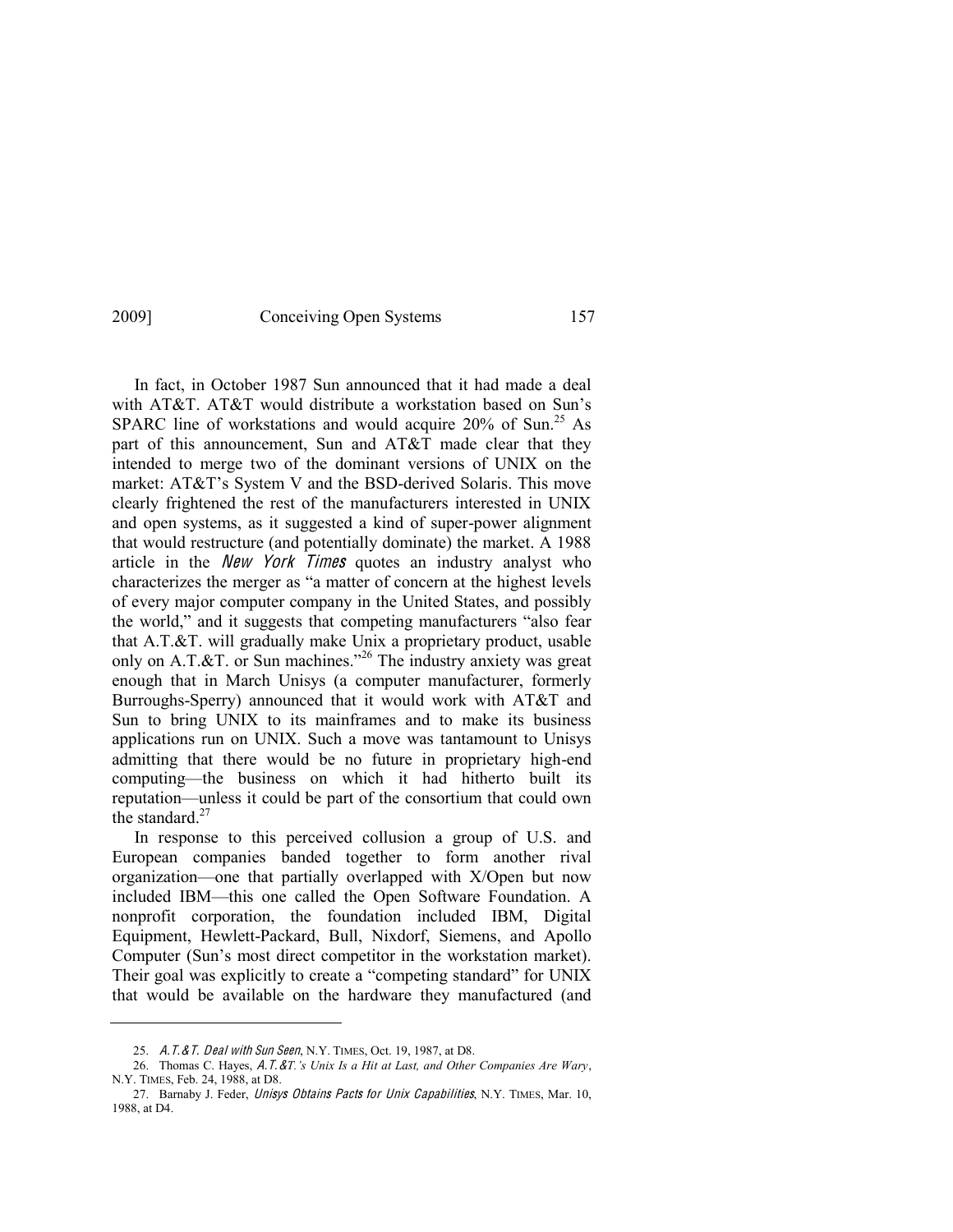based, according to some newspaper reports, on IBM's AIX, which was to be called OSF/1). AT&T appeared at first to support the foundation, suggesting that if the Open Software Foundation could come up with a standard, then AT&T would make System V compatible with it. Thus, 1988 was the summer of open love. Every major computer manufacturer in the world was now part of some consortium or another, and some were part of two—each promoting a separate standard.

Of all the corporations, Sun did the most to brand itself as the originator of the open-systems concept. They made very broad claims for the success of open-systems standardization, as for instance in an ad from August 1988, which stated in part:

But what's more, those sales confirm a broad acceptance of the whole idea behind Sun.

The Open Systems idea. Systems based on standards so universally accepted that they allow combinations of hardware and software from literally thousands of independent vendors.  $\ldots$  So for the first time, you're no longer locked into the company who made your computers. Even if it's us.<sup>28</sup>

The ad goes on to suggest that "in a free market, the best products" win out," even as Sun played both sides of every standardization battle, cooperating with both AT&T and with the Open Software Foundation.29 But by October of that year, it was clear to Sun that the idea hadn't really become "so universal" just yet. In that month AT&T and Sun banded together with seventeen other manufacturers and formed a rival consortium: Unix International, a coalition of the willing that would back the AT&T UNIX System V version as the one true open standard. In a full-page advertisement from Halloween of 1988, run simultaneously in the Ne<sup>w</sup> York Time<sup>s</sup>, the Washington Post, and the Wall Street Journal, the rhetoric of achieved success remained, but now instead of "the Open Systems idea," it was "your demand for UNIX System V-based solutions that ushered in the era

<sup>28.</sup> Sun Microsystems, Advertisement, *It Pays to Be Open*, WALL ST. J., Aug. 2, 1988, at D3, reprinted in KELTY, supra note  $\dagger$ , at 161.

<sup>29.</sup> *Id., reprinted in* KELTY, *supra* note  $\dagger$ , at 161.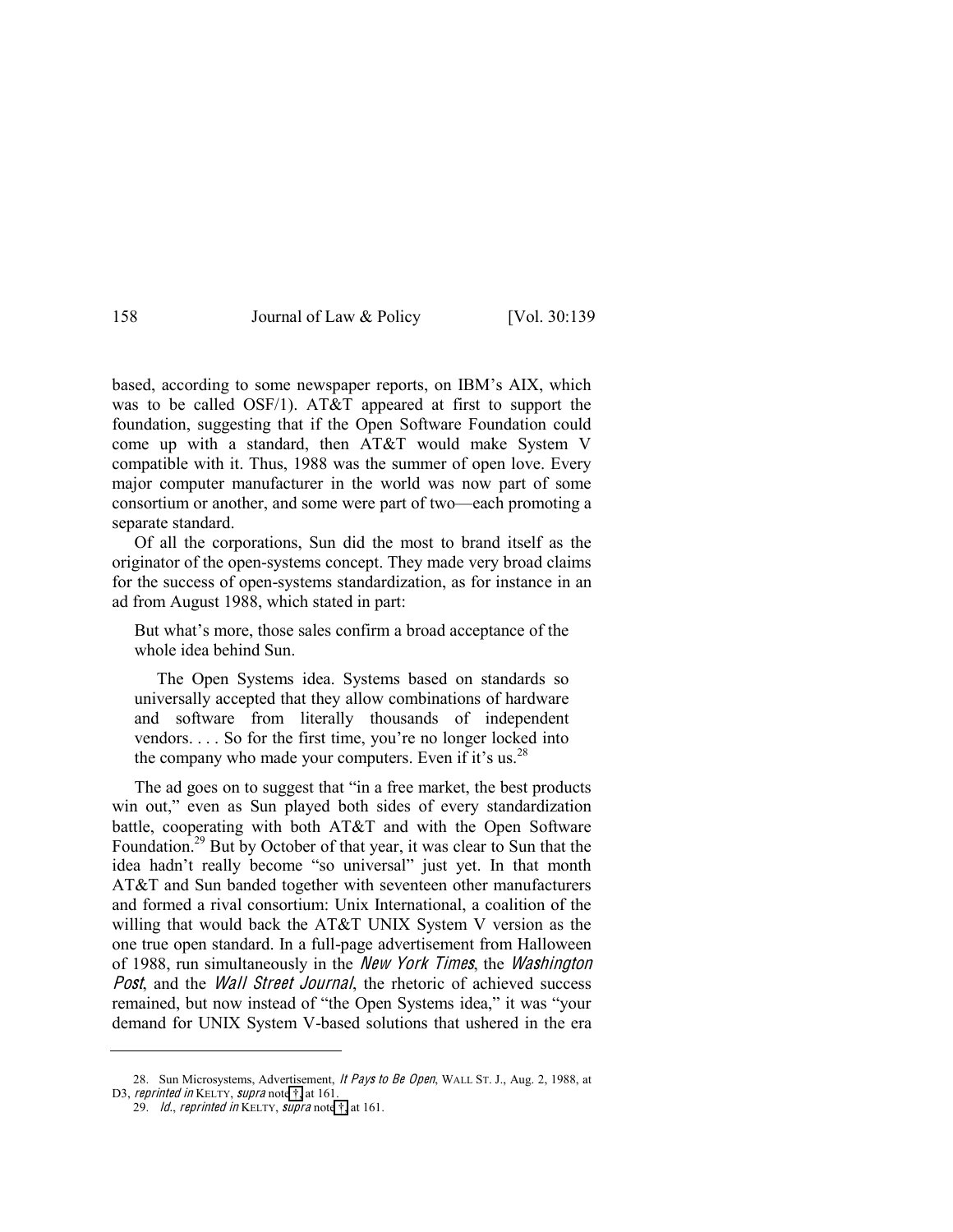of open architecture."<sup>30</sup> Instead of a standard for all open systems, it was a war of all against all, a war to assure customers that they had made, not the right choice of hardware or software, but the right choice of standard.

The proliferation of standards and standards consortia is often referred to as the UNIX wars of the late 1980s, but the creation of such consortia did not indicate clearly drawn lines. Another metaphor that seems to have been very popular in the press at the time was that of "gang" warfare (no doubt helped along by the creation of another industry consortia informally called the Gang of Nine, which were involved in a dispute over whether MicroChannel or EISA buses should be installed in PCs). The idea of a number of companies forming gangs to fight with each other, Bloods-and-Crips style—or perhaps more Jets-and-Sharks style, minus the singing—was no doubt an appealing metaphor at the height of Los Angeles's very real and high-profile gang warfare. But as one article in the Ne<sup>w</sup> York Time<sup>s</sup> pointed out, these were strange gangs:

Since "openness" and "cooperation" are the buzzwords behind these alliances, the gang often asks its enemy to join. Often the enemy does so, either so that it will not seem to be opposed to openness or to keep tabs on the group. I.B.M. was invited to join the corporation for Open Systems, even though the clear if unstated motive of the group was to dilute I.B.M.'s influence in the market. A.T.&T. negotiated to join the Open Software Foundation, but the talks collapsed recently.

Some companies find it completely consistent to be members of rival gangs. . . . About 10 companies are members of both the Open Software Foundation and its archrival, Unix International. $3<sup>5</sup>$ 

<sup>30.</sup> Unix Int'l, Advertisement, If You Believe Unix System V Is the Open Standard, You're Not Alone, N.Y. TIMES, Oct. 31, 1988, at D3, reprinted in KELTY, supra note  $\dagger$ , at 163.

<sup>31.</sup> Andrew Pollack, *Computer 'Gangs' Stake Out Turf*, N.Y. TIMES, Dec. 13, 1988, at D1; see also Evelyn Richards, Computer Industry Slips into Disarray as Squabbling Grows, WASH. POST, Dec. 11, 1988, at K1; Brit Hume, IBM, Once the Bully on the Block, Faces a Tough Ne<sup>w</sup> PC Gang, WASH. POST, Oct. 3, 1988, at E24.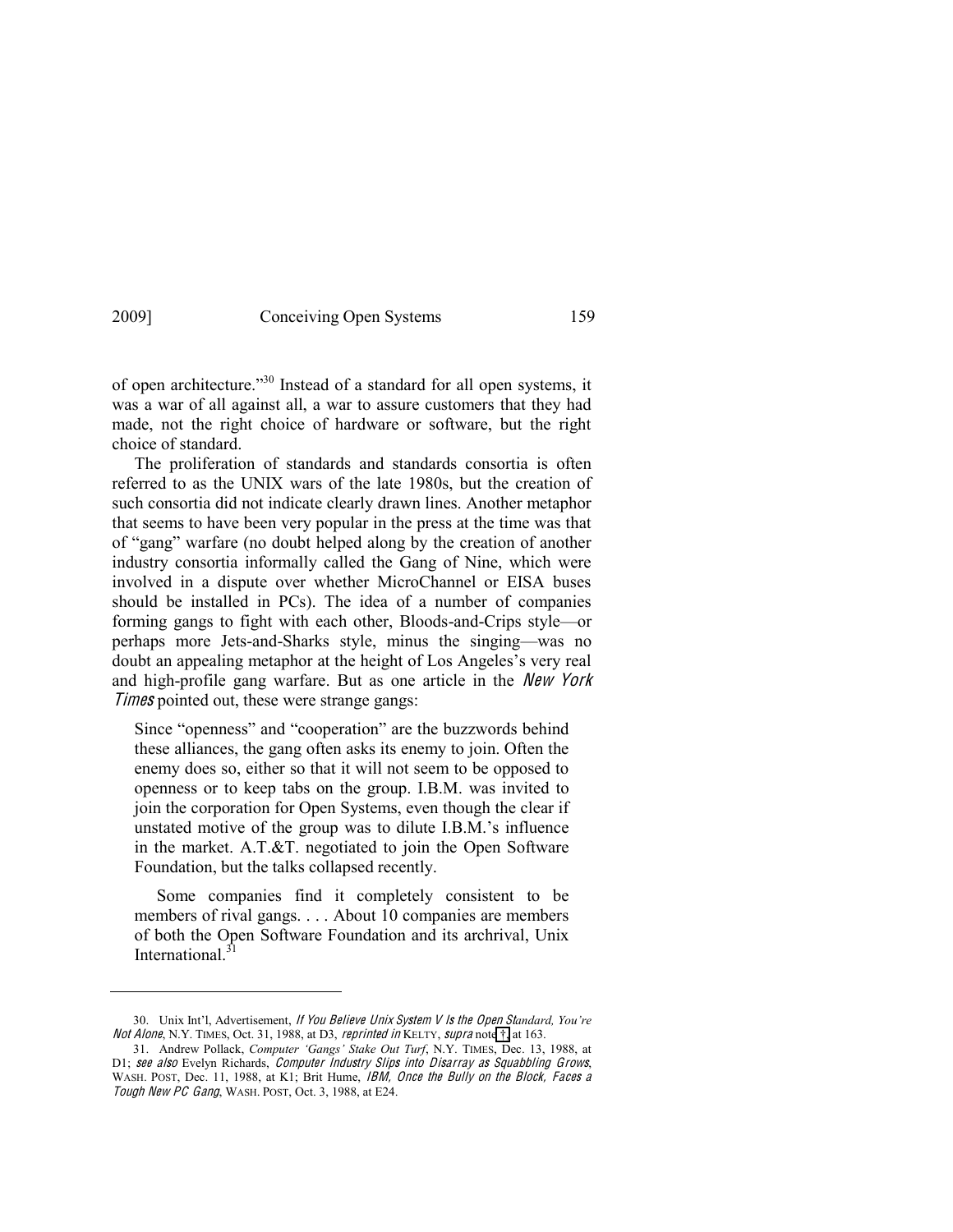The proliferation of these consortia can be understood in various ways. One could argue that they emerged at a time-during the Reagan administration—when antitrust policing had diminished to the point where computer corporations did not see such collusion as a risky activity vis-à-vis antitrust policing. One could also argue that these consortia represented a recognition that the focus on hardware control (the meaning of proprietary) had been replaced with a focus on the control of the "open standard" by one or several manufacturers, that is, that competition was no longer based on superior products, but on "owning the standard." It is significant that the industry consortia quickly overwhelmed national efforts, such as the IEEE POSIX standard, in the media—an indication that no one was looking to government or nonprofits, or to university professional societies, to settle the dispute by declaring a standard, but rather to industry itself to hammer out a standard, de facto or otherwise. Yet another way to understand the emergence of these consortia is as a kind of mutual policing of the market, a kind of paranoid strategy of showing each other just enough to make sure that no one would leapfrog ahead and kill the existing, fragile competition.

What this proliferation of UNIX standards and consortia most clearly represents, however, is the blind spot of open systems: the difficulty of having collaboration and competition at the same time in the context of intellectual-property rules that incompletely capture the specific and unusual characteristics of software. For participants in this market, the structure of intellectual property was unassailable without it, most participants assumed, innovation would cease and incentives disappear. Despite the fact that secrecy haunted the industry, its customers sought both openness and compatibility. These conflicting demands proved irresolvable.

## IV. DENOUEMENT

Ironically, the UNIX wars ended not with the emergence of a winner, but with the reassertion of proprietary computing: Microsoft Windows and Windows NT. Rather than open systems emerging victorious, ushering in the era of seamless integration of diverse components, the reverse occurred: Microsoft managed to grab a huge share of computer markets, both desktop and high-performance, by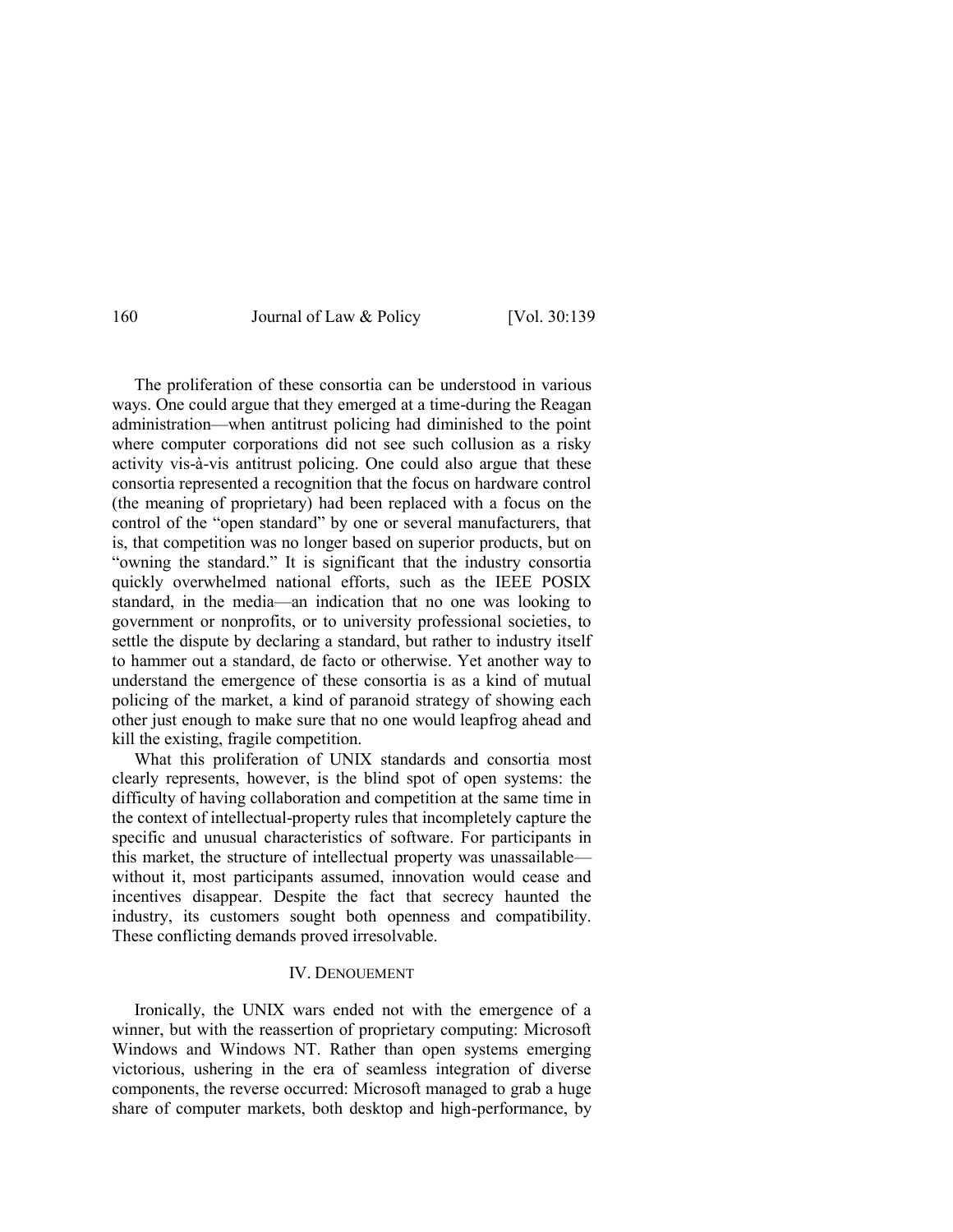leveraging its brand, the ubiquity of DOS, and application-software developers' dependence on the "Wintel" monster (Windows plus Intel chips). Microsoft triumphed, largely for the same reasons the open-systems dream failed: the legal structure of intellectual property favored a strong corporate monopoly on a single, branded product over a weak array of "open" and competing components. There was no large gain to investors, or to corporations, from an industry of nice guys sharing the source code and making the components work together. Microsoft, on the other hand, had decided to do so internal to itself; it did not necessarily need to form consortia or standardize its operating systems, if it could leverage its dominance in the market to spread the operating system far and wide. It was, as standards observers like to say, the triumph of de facto standardization over de jure. It was a return to the manacled wretches of IBM's monopoly but with a new dungeon master.

<span id="page-22-0"></span>The denouement of the UNIX standards story was swift: AT&T sold its UNIX System Labs (including all of the original source and rights) to Novell in 1993, who sold it in turn to SCO two years later. Novell sold (or transferred) the trademark name UNIX<sup>TM</sup> to the X/Open group, which continued to fight for standardization, including a single universal UNIX specification. In 1996 X/Open and the Open Software Foundation merged to form the Open Group.<sup>32</sup> The Open Group eventually joined forces with IEEE to turn POSIX into a single UNIX specification in 2001. They continue to push the original vision of open systems, though they carefully avoid using the name or concept, referring instead to the trademarked mouthful "Boundaryless Information Flow" and employing an updated and newly inscrutable rhetoric: "Boundaryless Information Flow, a shorthand representation of 'access to integrated information to support business process improvements' represents a desired state of an enterprise's infrastructure and is specific to the business needs of the organization." $33$ 

<sup>32.</sup> The Unix System—History and Timeline, http://www.unix.org/what\_is\_unix/history\_ [timeline.html](http://www.unix.org/what_is_unix/history_timeline.html) (last visited Feb. 27, 2009).

<sup>33.</sup> The Open Group Vision and Mission, [http://www.opengroup.org/overview/vision](http://www.opengroup.org/overview/vision-mission.htm)[mission.htm](http://www.opengroup.org/overview/vision-mission.htm) (last visited Feb. 27, 2009).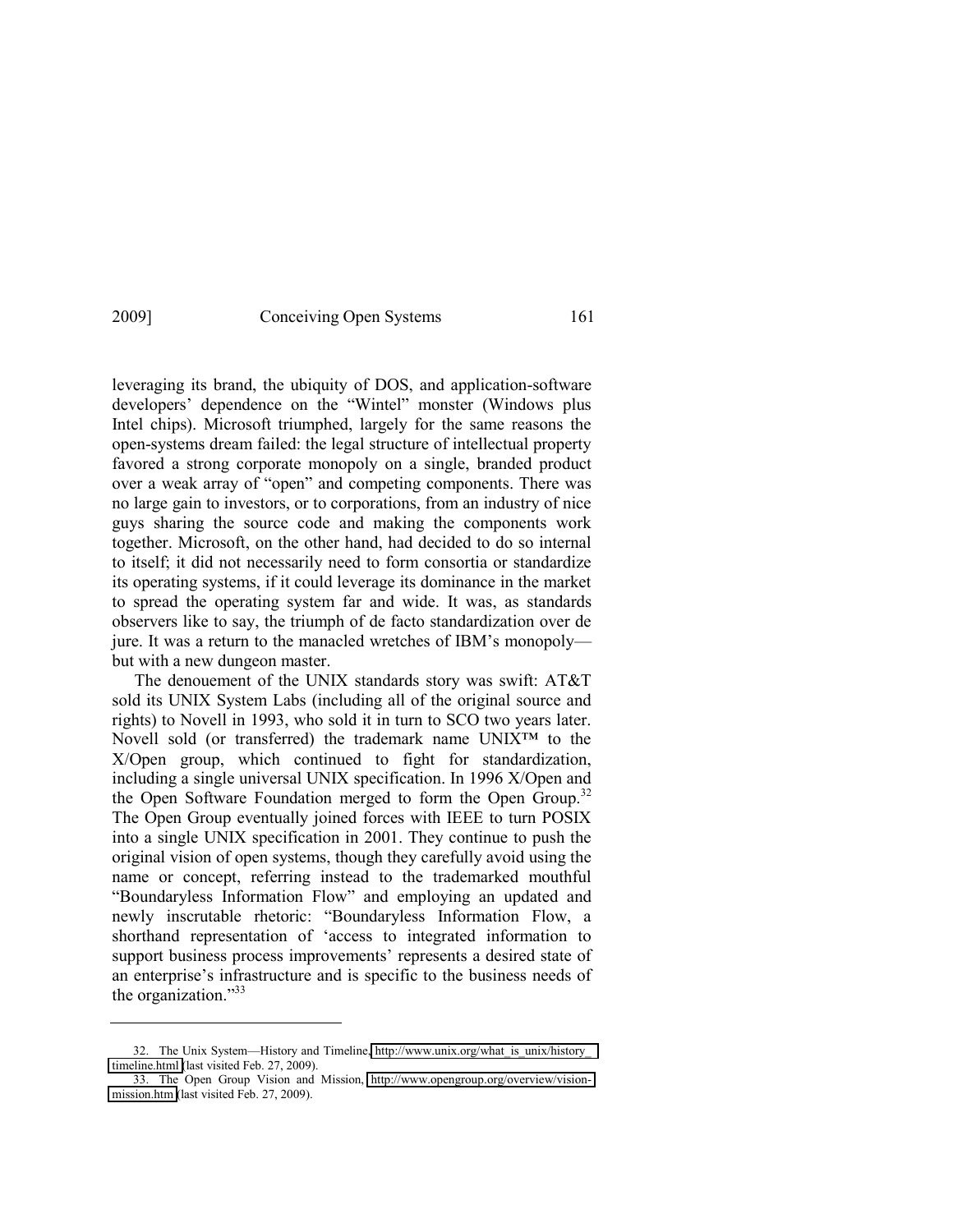The Open Group, as well as many other participants in the history of open systems, recognize the emergence of "open source" as a return to the now one true path of boundaryless information flow. Eric Raymond, of course, sees continuity and renewal (not least of which is in his own participation in the Open Source movement) and in his Art of UNIX Programming says, "The Open Source movement is building on this stable foundation and is creating a resurgence of enthusiasm for the UNIX philosophy. In many ways Open Source can be seen as the true delivery of Open Systems that will ensure it continues to go from strength to strength." $34$ 

This continuity, of course, deliberately disavows the centrality of the legal component, just as Raymond and the Open Source Initiative had in 1998. The distinction between a robust market in UNIX operating systems and a standard UNIX-based infrastructure on which other markets and other activities can take place still remains unclear even to those closest to the money and machines. It does not yet exist, and may well never come to.

The growth of Free Software in the 1980s and 1990s depended on openness as a concept and component that was figured out during the UNIX wars. It was during these wars that the Free Software Foundation (and other groups, in different ways) began to recognize the centrality of the issue of intellectual property to the goal of creating an infrastructure for the successful creation of open systems.<sup>35</sup> The GNU (GNU's Not Unix) project in particular, but also the X Windows system at MIT, the Remote Procedure Call and Network File System ("NFS") systems created by Sun, and tools like sendmail and BIND were each in their own way experiments with alternative licensing arrangements and were circulating widely on a variety of the UNIX versions in the late 1980s. Thus, the experience of open systems, while technically a failure as far as UNIX was concerned, was nonetheless a profound learning experience for an entire generation of engineers, hackers, geeks, and entrepreneurs. Just as the UNIX operating system had a pedagogic life of its own,

<sup>34.</sup> The Unix System, *supra* not[e 32.](#page-22-0)

<sup>35.</sup> Larry McVoy was an early voice, within Sun, arguing for solving the open-systems problem by turning to Free Software. Larry McVoy, The Sourceware Operating System Proposal (Nov. 9, 1993)[, http://www.bitmover.com/lm/papers/srcos.html.](http://www.bitmover.com/lm/papers/srcos.html)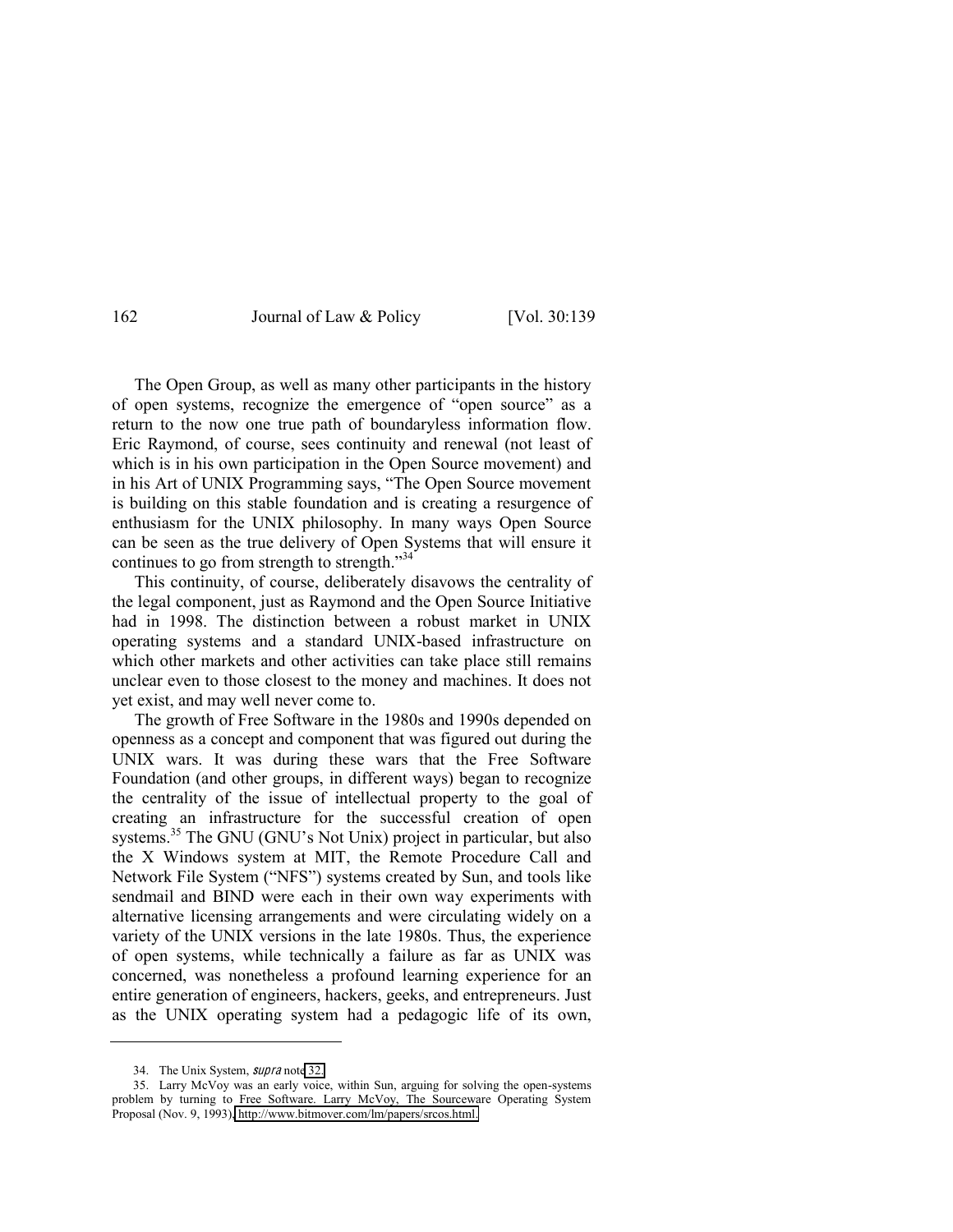inculcating itself into the minds of engineers as the paradigm of an operating system, open systems had much the same effect, realizing an inchoate philosophy of openness, interconnection, compatibility, and interoperability—in short, availability and modifiability—that was in conflict with intellectual-property structures as they existed. To put it in Freudian terms: the neurosis of open systems was not cured, but the structure of its impossibility had become much clearer to everyone. UNIX, the operating system, did not disappear at all but UNIX, the market, did.

#### V. OPEN SYSTEMS TWO: NETWORKS

The struggle to standardize UNIX as a platform for open systems was not the only open-systems struggle; alongside the UNIX wars, another "religious war" was raging. The attempt to standardize networks-in particular, protocols for the inter-networking of multiple, diverse, and autonomous networks of computers—was also a key aspect of the open-systems story of the  $1980s$ .<sup>36</sup> The war between the TCP/IP and OSI was also a story of failure and surprising success: the story of a successful standard with international approval (the OSI protocols) eclipsed by the experimental, military-funded TCP/IP, which exemplified an alternative and unusual standards process. The moral-technical orders expressed by OSI and TCP/IP are, like that of UNIX, on the border between government, university, and industry; they represent conflicting social imaginations in which power and legitimacy are organized differently and, as a result, expressed differently in the technology.

OSI and TCP/IP started with different goals: OSI was intended to satisfy everyone, to be the complete and comprehensive model against which all competing implementations would be validated;

<sup>36.</sup> The distinction between a protocol, an implementation and a standard is important: Protocols are descriptions of the precise terms by which two computers can communicate (i.e., a dictionary and a handbook for communicating). An implementation is the creation of software that uses a protocol (i.e., actually does the communicating); thus two implementations using the same protocol should be able to share data. A standard defines which protocol should be used by which computers, and for what purposes. It may or may not define the protocol, but will set limits on changes to that protocol.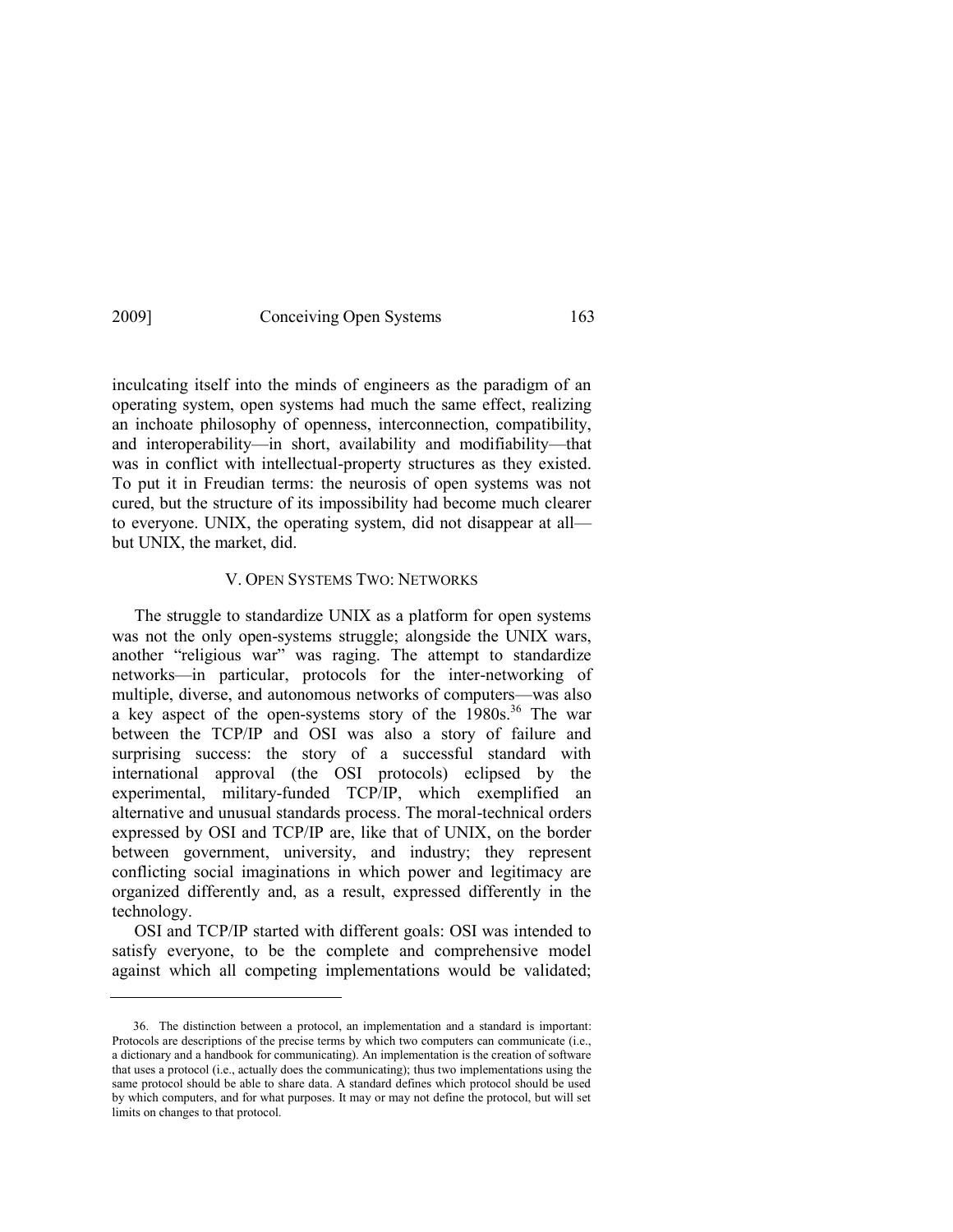TCP/IP, by contrast, emphasized the easy and robust interconnection of diverse networks. TCP/IP is a protocol developed by bootstrapping between standard and implementation, a mode exemplified by the Requests for Comments system that developed alongside them as part of the Arpanet project. OSI was a "model" or reference standard developed by internationally respected standards organizations.

In the mid-1980s OSI was en route to being adopted internationally, but by 1993 it had been almost completely eclipsed by TCP/IP. The success of TCP/IP is significant for three reasons: (1) availability-TCP/IP was itself available via the network and development was open to anyone, whereas OSI was a bureaucratically confined and expensive standard and participation was confined to state and corporate representatives, organized through ISO in Geneva; (2) modifiability-TCP/IP could be copied from an existing implementation (such as the BSD version of UNIX) and improved, whereas OSI was a complex standard that had few existing implementations available to copy; and  $(3)$  serendipity—new uses that took advantage of availability and modifiability sprouted, including the "killer app" that was the World Wide Web, which was built to function on existing TCP/IP—based networks, convincing many manufacturers to implement that protocol instead of, or in addition to, OSI.

The success of TCP/IP over OSI was also significant because of the difference in the standardization processes that it exemplified. The OSI standard (like all official international standards) is conceived and published as an aid to industrial growth: it was imagined according to the ground rules of intellectual property and as an attempt to facilitate the expansion of markets in networking. OSI would be a "vendor-neutral" standard: vendors would create their own, secret implementations that could be validated by OSI and thereby be expected to interoperate with other OSI-validated systems. By stark contrast, the TCP/IP protocols were not published (in any conventional sense), nor were the implementations validated by a legitimate international-standards organization; instead, the protocols are themselves represented by implementations that allow connection to the network itself (where the TCP/IP protocols and implementations are themselves made available). The fact that one can only join the network if one possesses or makes an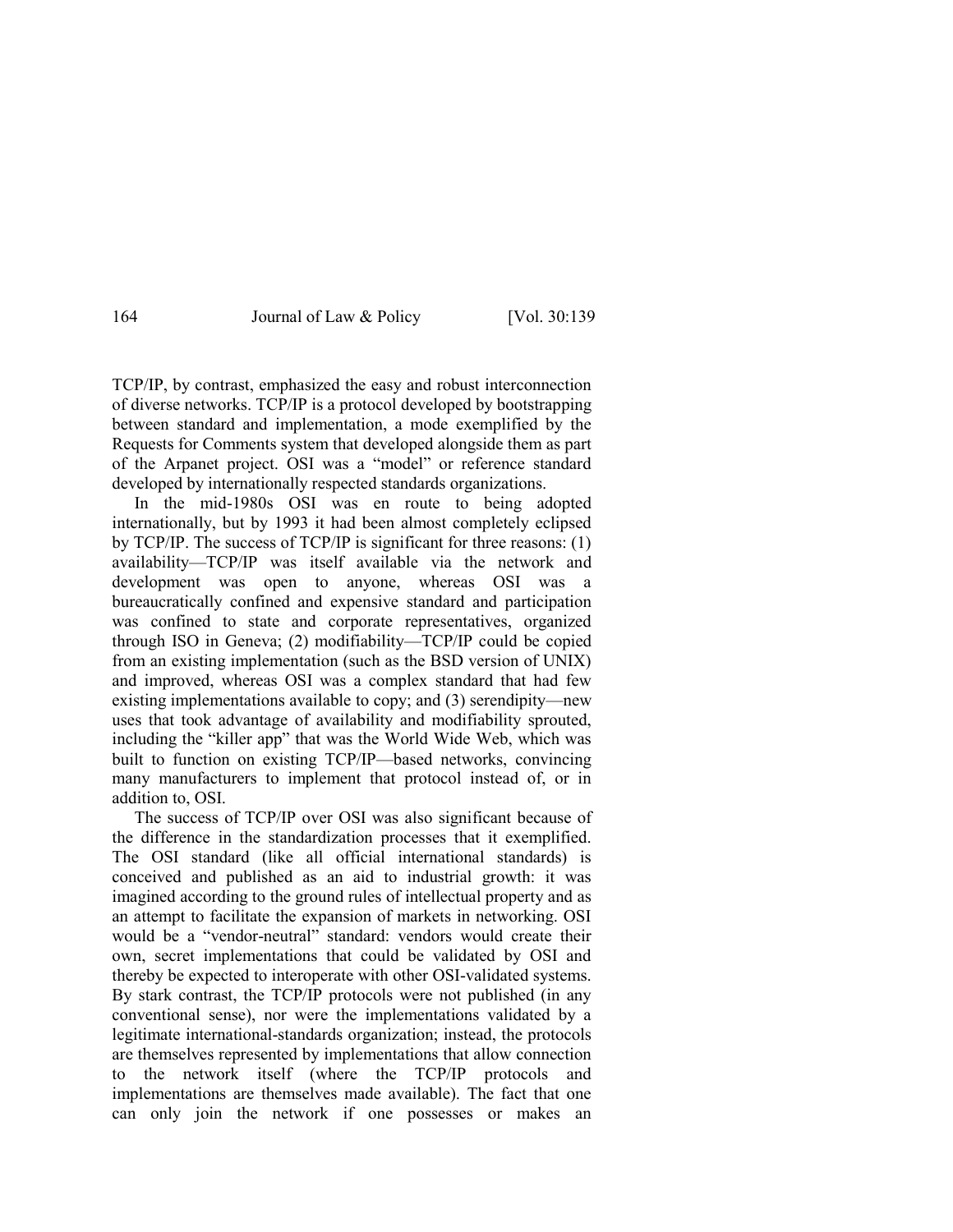implementation of the protocol is generally seen as the ultimate in validation: it works. $37$  In this sense, the struggle between TCP/IP and OSI is indicative of a very familiar twentieth-century struggle over the role and extent of government planning and regulation (versus entrepreneurial activity and individual freedom), perhaps best represented by the twin figures of Friedrich Hayek and Maynard Keynes. In this story, it is Hayek's aversion to planning and the subsequent privileging of spontaneous order that eventually triumphs, not Keynes's paternalistic view of the government as a neutral body that absorbs or encourages the swings of the market.

## VI. BOOTSTRAPPING NETWORKS

The "religious war" between TCP/IP and OSI occurred in the context of intense competition among computer manufacturers and during a period of vibrant experimentation with computer networks worldwide. As with most developments in computing, IBM was one of the first manufacturers to introduce a networking system for its machines in the early 1970s: the System Network Architecture ("SNA"). DEC followed suit with Digital Network Architecture ("DECnet" or "DNA"), as did Univac with Distributed Communications Architecture ("DCA"), Burroughs with Burroughs Network Architecture ("BNA"), and others. These architectures were, like the proprietary operating systems of the same era, considered closed networks, networks that interconnected a centrally planned and specified number of machines of the same type or made by the same manufacturer. The goal of such networks was to make connections internal to a firm, even if that involved geographically widespread systems (e.g., from branch to headquarters). Networks were also to be products.

The 1970s and 1980s saw extraordinarily vibrant experimentation with academic, military, and commercial networks. Robert Metcalfe had developed Ethernet at Xerox PARC in the mid-1970s, and IBM

<sup>37.</sup> The advantages of such an unplanned and unpredictable network have come to be identified in hindsight as a design principle. For an excellent analysis of the history of "end to end" or "stupid" networks, see Tarleton Gillespie, Engineering a Principle: End-to-End in the Design of the Internet,  $36$  Soc. STUD. SCI.  $427$ ,  $441-50$  (2006).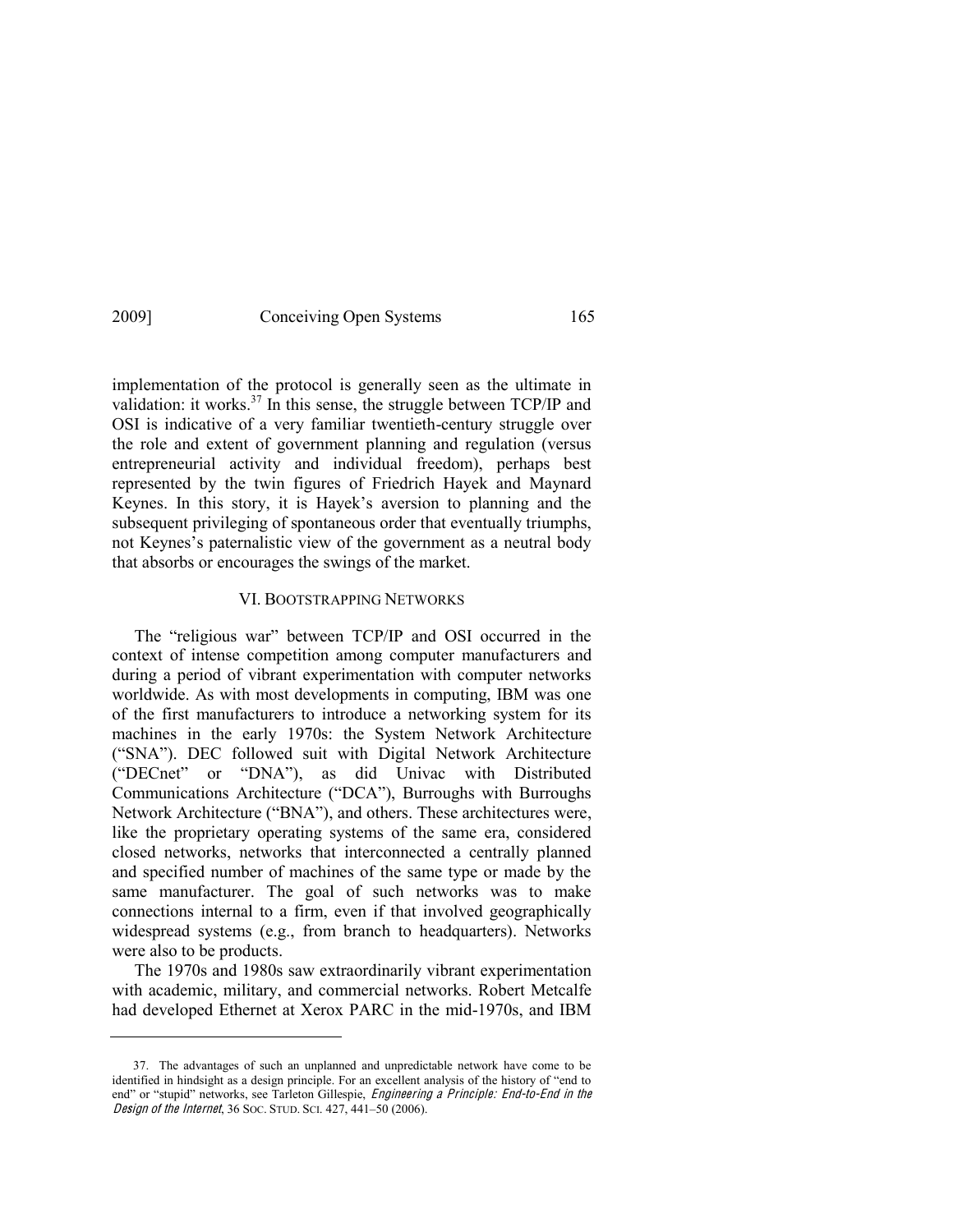later created a similar technology called "token ring." In the 1980s the military discovered that the Arpanet was being used predominantly by computer scientists and not just for military applications, and decided to break it into MILNET and CSNET.<sup>3</sup> Bulletin Board Services, which connected PCs to each other via modems to download files, appeared in the late 1970s. Out of this grew Tom Jennings's very successful experiment called FidoNet.<sup>39</sup> In the 1980s an existing social network of university faculty on the East Coast of the United States started a relatively successful network called BITNET (Because It's There Network) in the mid-1980s. $40$ The Unix to Unix Copy Protocol ("uucp"), which initially enabled the Usenet, was developed in the late 1970s and widely used until the mid-1980s to connect UNIX computers together. In 1984 the NSF began a program to fund research in networking and created the first large backbones for NSFNet, successor to the CSNET and Arpanet.<sup>41</sup>

<span id="page-27-0"></span>In the 1970s telecommunications companies and spin-off start-ups experimented widely with what were called "videotex" systems, of which the most widely implemented and well known is Minitel in France.<sup>42</sup> Such systems were designed for consumer users and often provided many of the now widespread services available on the Internet in a kind of embryonic form (from comparison shopping for cars, to directory services, to pornography). $43^{3}$  By the late 1970s, videotex systems were in the process of being standardized by the Commité Consultative de Information, Technologie et Télécommunications ("CCITT") at the International Telecommunications Union ("ITU") in Geneva. These standards

<sup>38.</sup> William J. Broad, *Global Computer Network Split as Safeguard*, N.Y. TIMES, Oct. 5, 1983, at A13.

<sup>39.</sup> See DVD: BBS: The Documentary (Bovine Ignition Systems, 2005), availabl<sup>e</sup> <sup>a</sup><sup>t</sup> [http://www.bbsdocumentary.com/.](http://www.bbsdocumentary.com/)

<sup>40.</sup> David Alan Grier & Mary Campbell, A Social History of Bitnet and Listsery 1985-1991, IEEE ANNALS HIST. COMPUTING, Apr.-June 2000, at 32, 33.

<sup>41.</sup> See MICHAEL HAUBEN & RONDA HAUBEN, NETIZENS: ON THE HISTORY AND IMPACT OF USENET AND THE INTERNET (1997); see also Bryan Pfaffenberger, "A Standing Wave in the *Web of Our Communications": Usenet and the Socio-Technical Construction of Cyberspace* Values, in FROM USENET TO COWEBS: INTERACTING WITH SOCIAL INFORMATION SPACES 20, 20–43 (Christopher Lueg & Danyel Fisher eds., 2003).

<sup>42.</sup> SUSANNE K. SCHMIDT & RAYMUND WERLE, COORDINATING TECHNOLOGY: STUDIES IN THE INTERNATIONAL STANDARDIZATION OF TELECOMMUNICATIONS 147-84 (1998).

<sup>43.</sup> See, e.g., JAMES MARTIN, VIEWDATA AND THE INFORMATION SOCIETY (1982).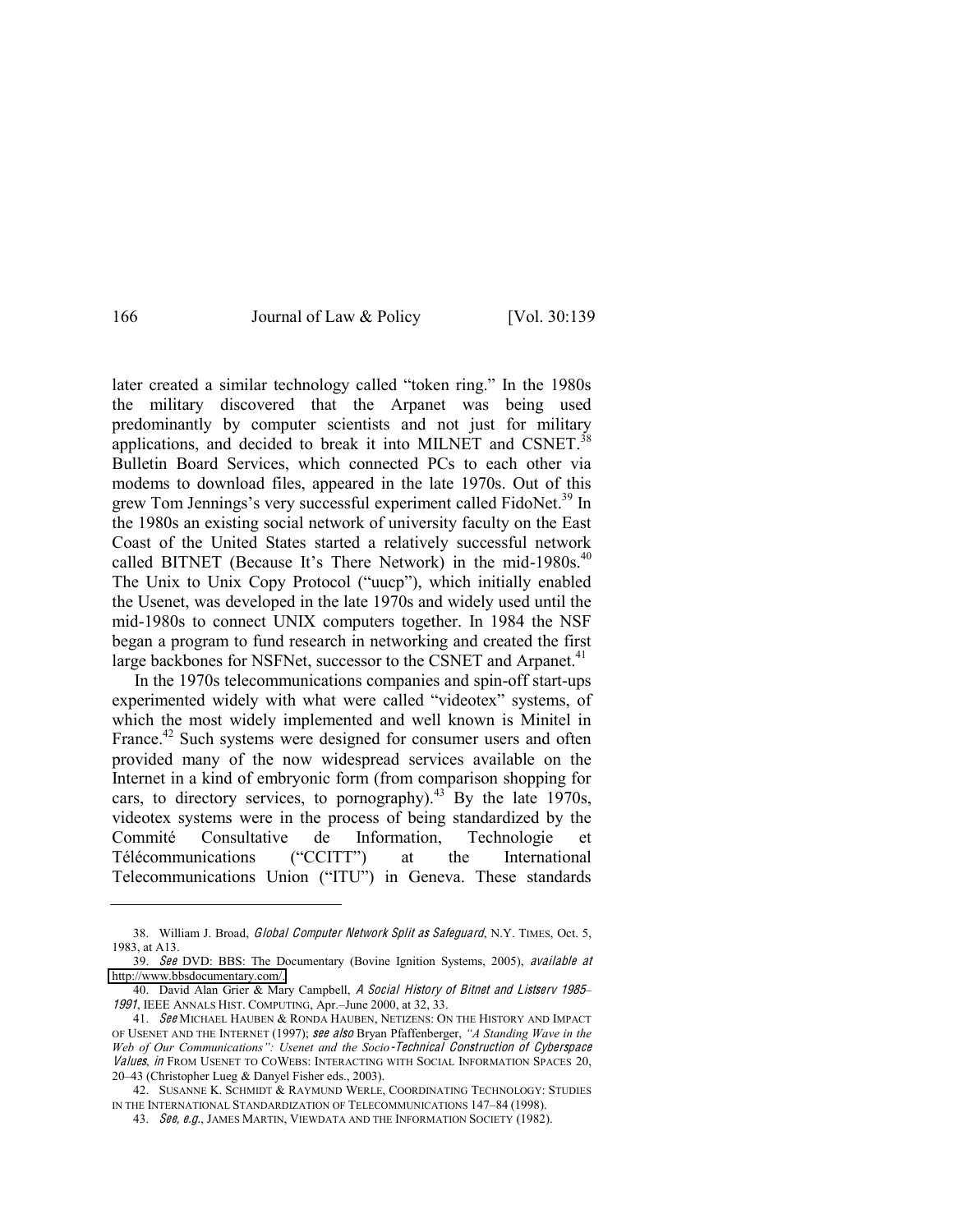efforts would eventually be combined with work of the International Organization for Standardization ("ISO") on OSI, which had originated from work done at Honeywell.<sup>44</sup>

<span id="page-28-0"></span>One important feature united almost all of these experiments: the networks of the computer manufacturers were generally piggybacked, or bootstrapped, onto existing telecommunications infrastructures built by state-run or regulated monopoly telecommunications firms. This situation inevitably spelled grief, for telecommunications providers are highly regulated entities, while the computer industry has been almost totally unregulated from its inception. Since an increasingly core part of the computer industry's business involved transporting signals through telecommunications systems without being regulated to do so, the telecommunications industry naturally felt themselves at a disadvantage.<sup>45</sup> Telecommunications companies were not slow to respond to the need for data communications, but their ability to experiment with products and practices outside the scope of telephony and telegraphy was often hindered by concerns about antitrust and monopoly.<sup>46</sup> The unregulated computer industry, by contrast, saw the tentativeness of the telecommunications industry (or national PTTs) as either bureaucratic inertia or desperate attempts to maintain control and power over existing networks—though no computer manufacturer relished the idea of building their own physical network when so many already existed.

TCP/IP and OSI have become emblematic of the split between the worlds of telecommunications and computing; the metaphors of religious wars or of blood feuds and cold wars were common.<sup>47</sup> A

<sup>44.</sup> There is little information on the development of open systems; there is, however, a brief note from William Stallings, author of perhaps the most widely used textbook on networking. William Stallings, The Origins of OSI (1998), [http://williamstallings.com/Extras/](http://williamstallings.com/Extras/OSI.html)  [OSI.html.](http://williamstallings.com/Extras/OSI.html)

<sup>45.</sup> GERALD W. BROCK, THE SECOND INFORMATION REVOLUTION (2003), is a good introductory source for this conflict, at least in its policy outlines. The Federal Communications Commission issued two decisions (known as "Computer 1" and "Computer 2") that attempted to deal with this conflict by trying to define what counted as voice communication and what as data. See In re Regulatory & Policy Problems Presented by the Interdependence of Computer & Commc'n Servs. & Facilities, 28 F.C.C. 2d 291 (1970) (known as Computer 1); In re Second Computer Inquiry, 77 F.C.C. 2d 384 (1980) (known as Computer 2), <sup>s</sup>uperseded by <sup>r</sup><sup>e</sup>gulation as stated in In re N.J. Bell Telephone Co., 8 F.C.C.R. 5153 (1993).

<sup>46.</sup> See BROCK, supra not[e 45,](#page-28-0) at 170-85.

<sup>47.</sup> See, e.g., William J. Drake, The Internet Religious War, 17 TELECOMM. POL'Y 643,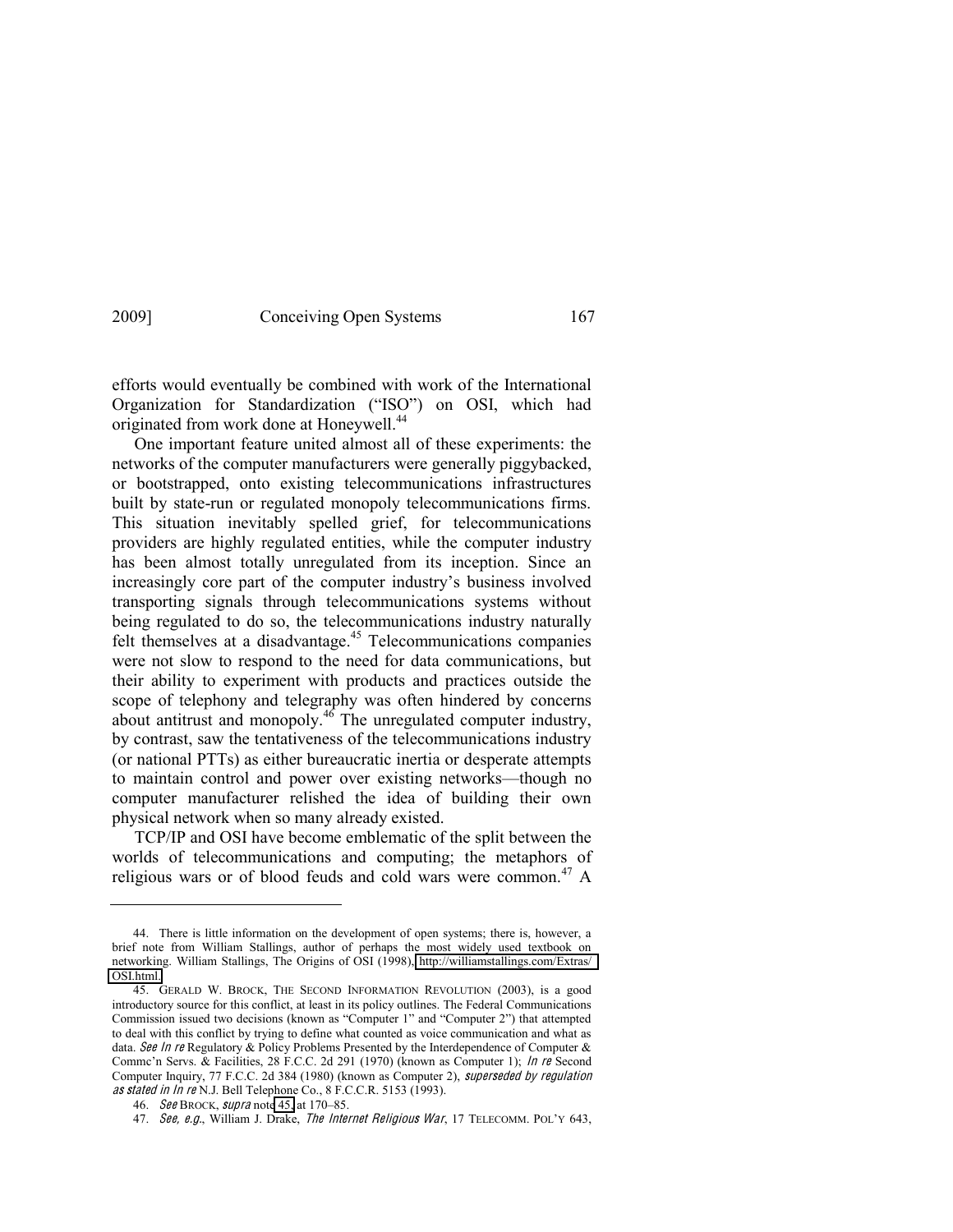<span id="page-29-0"></span>

particularly arch account from this period is Carl Malamud's Exploring <sup>t</sup>h<sup>e</sup> Internet: A Technical Travelogue, which documents Malamud's (physical) visits to Internet sites around the globe, discussions (and beer) with networking researchers on technical details of the networks they have created, and his own typically geeky, occasionally offensive takes on cultural difference.<sup>48</sup> A subtheme of the story is the religious war between Geneva (in particular the ITU) and the Internet: Malamud tells the story of asking the ITU to release its 19,000-page "blue book" of standards on the Internet, to facilitate its adoption and spread.<sup>49</sup>

The resistance of the ITU and Malamud's heroic if quixotic attempts are a parable of the moral-technical imaginaries of openness—and indeed, his story draws specifically on the usable past of Giordano Bruno.<sup>50</sup> The "bruno" project demonstrates the gulf that exists between two models of legitimacy—those of ISO and the ITU—in which standards represent the legal and legitimate consensus of a regulated industry, approved by member nations, paid for and enforced by governments, and implemented and adhered to by corporations.

Opposite ISO is the ad hoc, experimental style of Arpanet and Internet researchers, in which standards are freely available and implementations represent the mode of achieving consensus, rather than the outcome of the consensus. In reality, such a rhetorical opposition is far from absolute: many ISO standards are used on the Internet, and ISO remains a powerful, legitimate standards organization. But the clash of established (telecommunications) and emergent (computer-networking) industries is an important context for understanding the struggle between OSI and TCP/IP.

<sup>643</sup>±49 (1993).

<sup>48.</sup> CARL MALAMUD, EXPLORING THE INTERNET: A TECHNICAL TRAVELOGUE (1992); see also Michael M. J. Fischer, Worlding Cyberspace: Toward a Critical Ethnography in Time, Space, and Theory, in CRITICAL ANTHROPOLOGY NOW 245, 245-304 (George E. Marcus ed., 1999).

<sup>49.</sup> MALAMUD, <sup>s</sup>upra not[e 48,](#page-29-0) at 5.

<sup>50.</sup> The usable past of Giordano Bruno is invoked by Malamud to signal the heretical nature of his own commitment to openly publishing standards that ISO was opposed to releasing. Bruno's fate at the hands of the Roman Inquisition hinged in some part on his acceptance of the Copernican cosmology, so he has been, like Galileo, a natural figure for revolutionary claims during the 1990s. Id. at 35.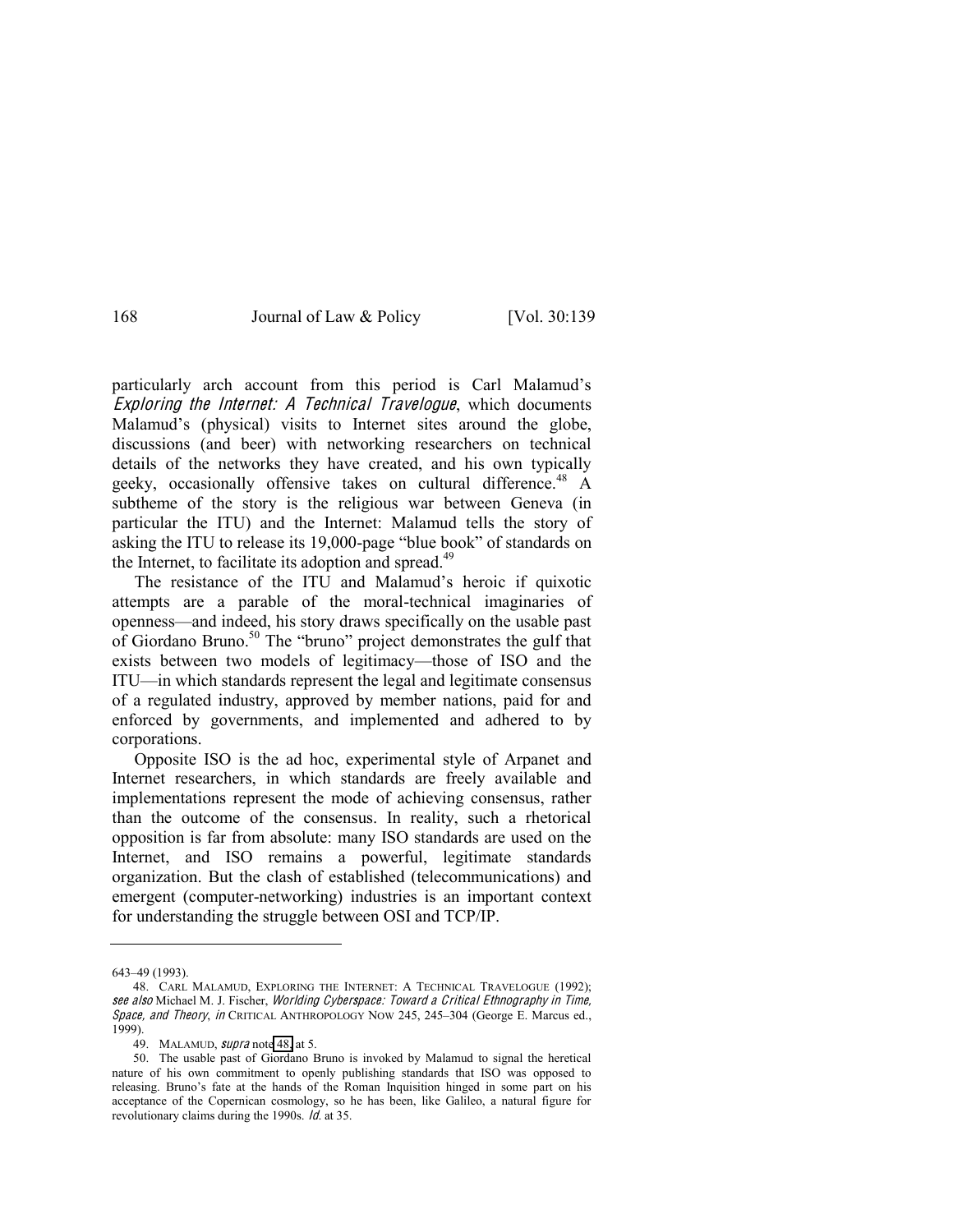The need for standard networking protocols is unquestioned: interoperability is the bread and butter of a network. Nonetheless, the goals of the OSI and the TCP/IP protocols differed in important ways, with profound implications for the shape of that interoperability. OSI's goals were completeness, control, and comprehensiveness. OSI grew out of the telecommunications industry, which had a long history of confronting the vicissitudes of linking up networks and facilitating communication around the world, a problem that required a strong process of consensus and negotiation among large, powerful, government-run entities, as well as among smaller manufacturers and providers. OSI's feet were firmly planted in the international standardization organizations like OSI and the ITU (an organization as old as telecommunications itself, dating to the 1860s).

Even if they were oft-mocked as slow, bureaucratic, or cumbersome, the processes of ISO and ITU-based in consensus, international agreement, and thorough technical specification—are processes of unquestioned legitimacy. The representatives of nations and corporations who attend ISO and ITU standards discussions, and who design, write, and vote on these standards, are usually not bureaucrats, but engineers and managers directly concerned with the needs of their constituency. The consensus-oriented process means that ISO and ITU standards attempt to satisfy all members' goals, and as such they tend to be very large, complex, and highly specific documents. They are generally sold to corporations and others who need to use them, rather than made freely available, a fact that until recently reflected their legitimacy, rather than lack thereof.

<span id="page-30-0"></span>TCP/IP, on the other hand, emerged from very different conditions.<sup>51</sup> These protocols were part of a Department of Defensefunded experimental research project: Arpanet. The initial Arpanet

<sup>51.</sup> JANET ABBATE, INVENTING THE INTERNET 133-45 (1999); BROCK, *supra* note [45,](#page-28-0) at 146-51; ALEXANDER GALLOWAY, PROTOCOL: HOW CONTROL EXISTS AFTER DECENTRALIZATION 3-9 (2004); PETER H. SALUS, CASTING THE NET: FROM ARPANET TO INTERNET AND BEYOND (1995). For practitioner histories, see David D. Clark, Th<sup>e</sup> De<sup>s</sup>ign Philosophy of the DARPA Internet Protocols, in COMPUTER COMMUNICATIONS: ARCHITECTURES, PROTOCOLS, AND STANDARDS 54, 54±62 (William Stallings ed., 1992); Robert Kahn et al., The Evolution of the Internet as a Global Information System, 29  $\text{INT}^L$ INFO. & LIBR. REV. 129 (1997).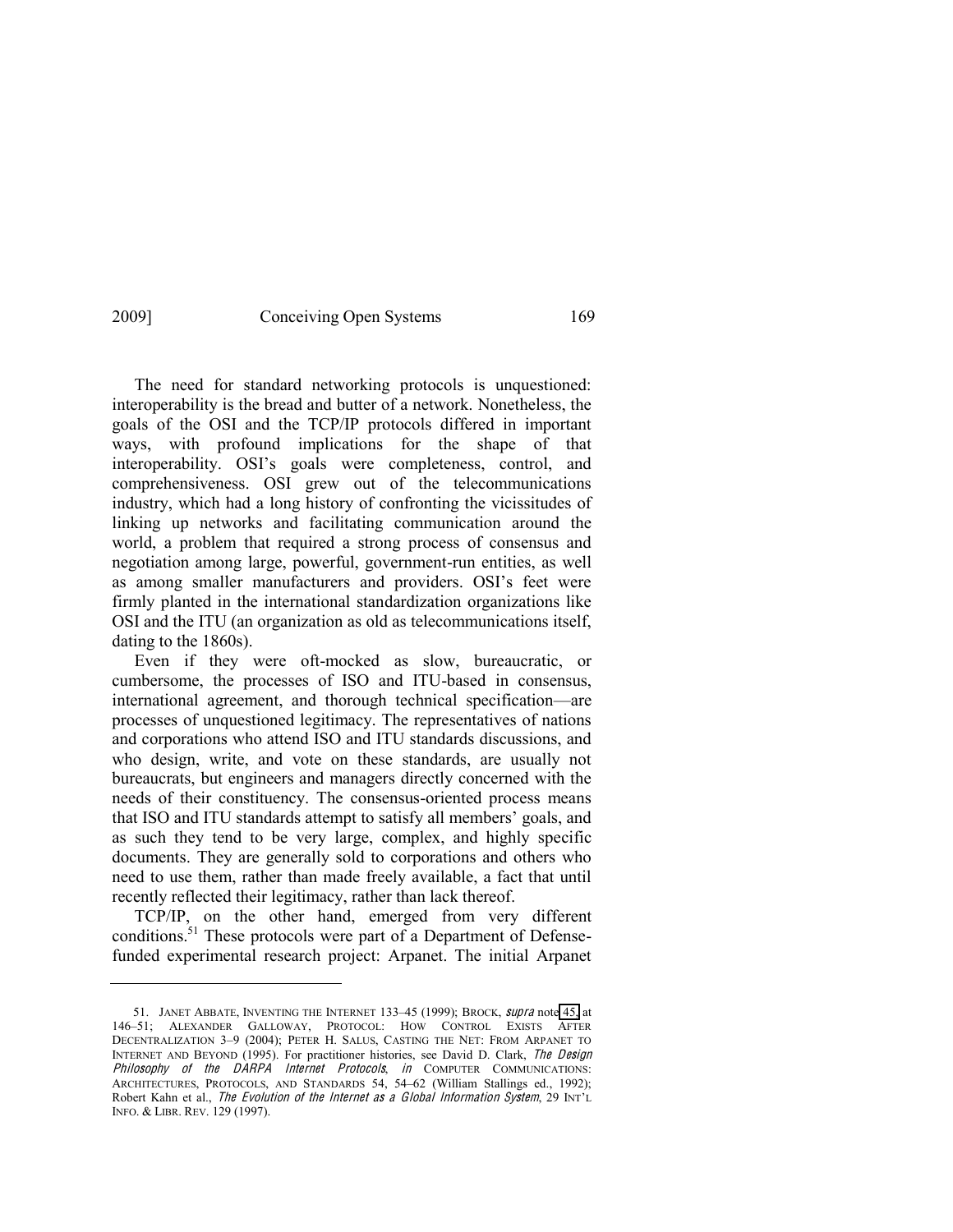protocols (the Network Control Protocol, or NCP) were insufficient, and TCP/IP was an experiment in interconnecting two different "packet-switched networks": the ground-line-based Arpanet network and a radio-wave network called Packet Radio.<sup>52</sup> The problem facing the designers was not how to accommodate everyone, but merely how to solve a specific problem: interconnecting two technically diverse networks, each with autonomous administrative boundaries, but forcing neither of them to give up the system or the autonomy.

Until the mid-1980s, the TCP/IP protocols were resolutely research-oriented, and not the object of mainstream commercial interest. Their development reflected a core set of goals shared by researchers and ultimately promoted by the central funding agency, the Department of Defense. The TCP/IP protocols are often referred to as enabling packet-switched networks, but this is only partially correct; the real innovation of this set of protocols was a design for an "inter-network," a system that would interconnect several diverse and autonomous networks (packet-switched or circuit-switched), without requiring them to be transformed, redesigned, or standardized—in short, by requiring only standardization of the intercommunication between networks, not standardization of the network itself. In the first paper describing the protocol Robert Kahn and Vinton Cerf motivated the need for TCP/IP thus:

Even though many different and complex problems must be solved in the design of an individual packet-switching network, these problems are manifestly compounded when dissimilar networks are interconnected. Issues arise which may have no direct counterpart in an individual network and which strongly influence the way in which Internetwork communication can take place.<sup>53</sup>

The explicit goal of TCP/IP was thus to share computer resources, not necessarily to connect two individuals or firms together, or to create a competitive market in networks or networking software. Sharing between different kinds of networks implied allowing the

<sup>52.</sup> See ABBATE, supra not[e 51,](#page-30-0) at  $114-36$ ; Kahn et al., supra note 51, at 134-40.

<sup>53.</sup> Vinton G. Cerf & Robert E. Kahn, A Protocol for Packe<sup>t</sup> Network Intercommunication, 22 IEEE TRANSACTIONS ON COMM. 637, 637 (1974).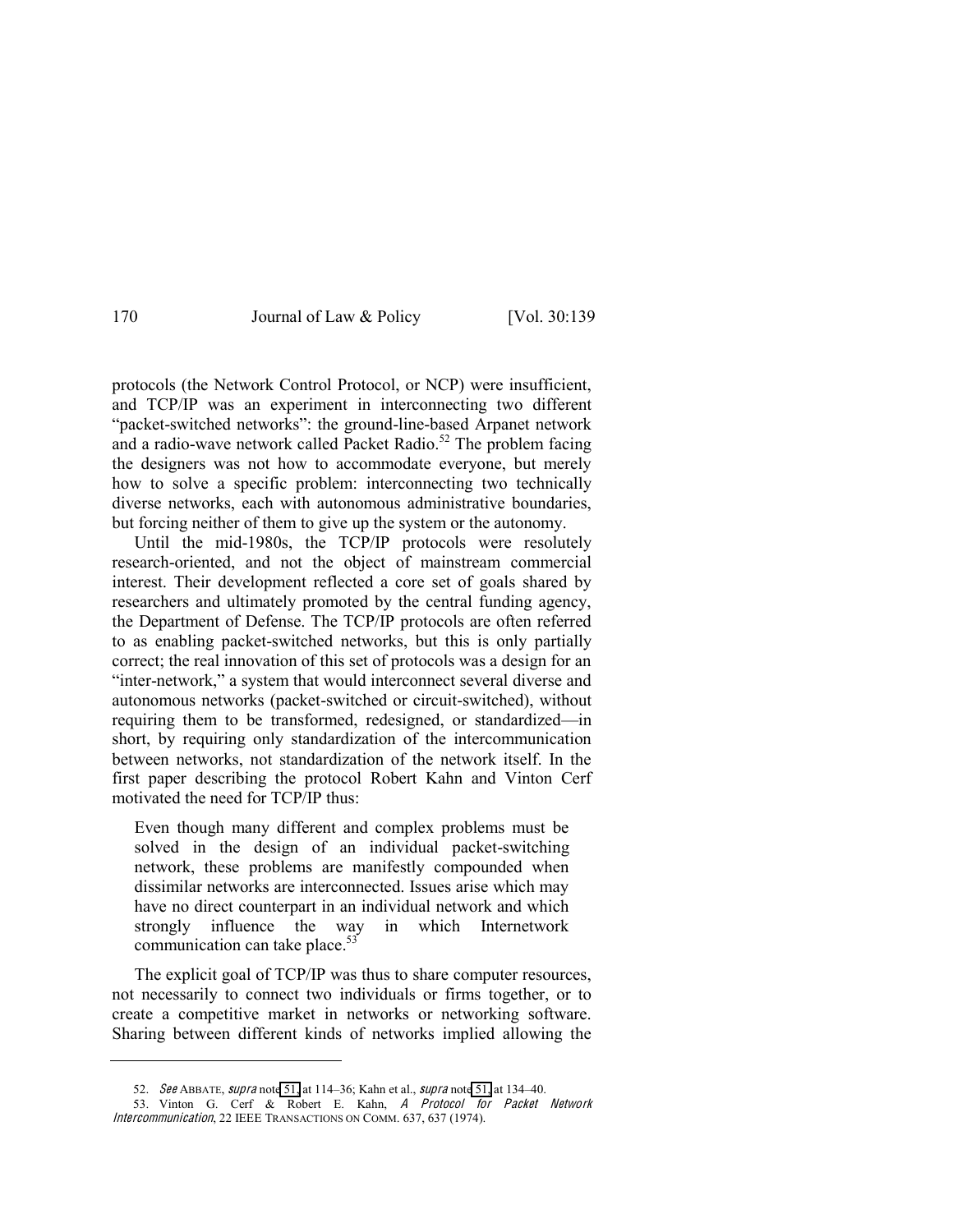different networks to develop autonomously (as their creators and maintainers saw best), but without sacrificing the ability to continue sharing. Years later, David Clark, chief Internet engineer for several years in the 1980s, gave a much more explicit explanation of the goals that led to the TCP/IP protocols. In particular, he suggested that the main overarching goal was not just to share resources but "to develop an effective technique for multiplexed utilization of existing interconnected networks,"<sup>54</sup> and he more explicitly stated the issue of control that faced the designers: "[N]etworks represent administrative boundaries of control, and it was an ambition of this project to come to grips with the problem of integrating a number of separately  $\frac{1}{2}$  depends on the processes of all processes  $\frac{1}{2}$  administrated entities into a common utility.<sup>555</sup> By placing the goal of expandability first, the TCP/IP protocols were designed with a specific kind of simplicity in mind: the test of the protocols' success was simply the ability to connect.

By setting different goals, TCP/IP and OSI thus differed in terms of technical details; but they also differed in terms of their context and legitimacy, one being a product of international-standards bodies, the other of military-funded research experiments. The technical and organizational differences imply different processes for standardization, and it is the peculiar nature of the so-called Requests for Comments ("RFC") process that gave TCP/IP one of its most distinctive features. The RFC system is widely recognized as a unique and serendipitous outcome of the research process of Arpanet.<sup>56</sup> In a thirty-year retrospective (published, naturally, as an RFC: RFC 2555), Vinton Cerf says, "Hiding in the history of the RFCs is the history of human institutions for achieving cooperative work."<sup>57</sup> He goes on to describe their evolution over the years:

When the RFCs were first produced, they had an almost 19th century character to them—letters exchanged in public debating the merits of various design choices for protocols in

<sup>54.</sup> Clark, *supra* not[e 51,](#page-30-0) at 54.

<sup>55.</sup> Id. at 55.

<sup>56.</sup> RFCs are archived in many places, but the official site is RFC Editor, [http://www.rfc](http://www.rfc-editor.org/)[editor.org/](http://www.rfc-editor.org/) (last visited Feb. 27, 2009).

<sup>57.</sup> RFC Editor, 30 Years of RFCs 5 (Apr. 7, 1999), http://www.rfc-editor.org/rfc/rfc 2555.txt.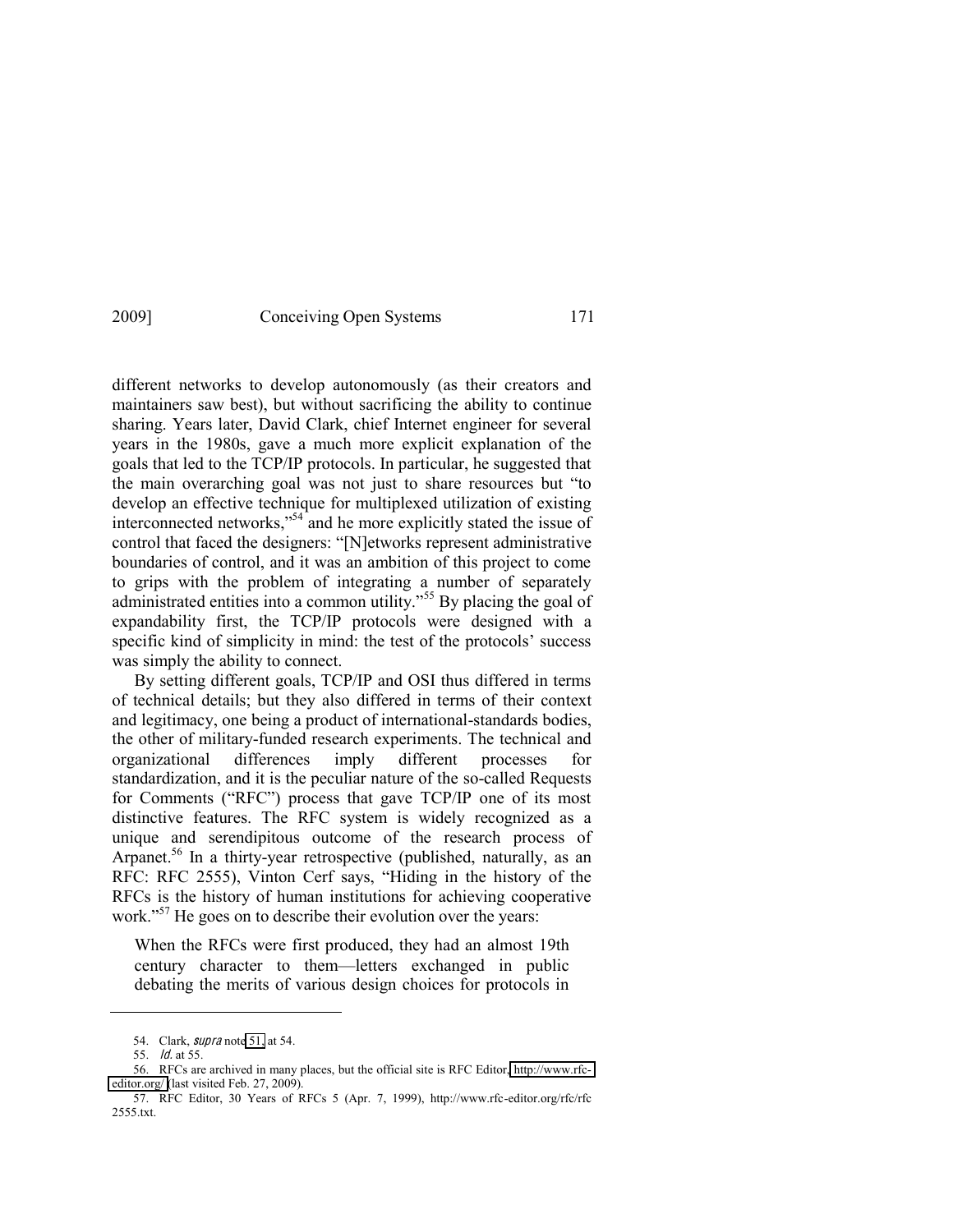the ARPANET. As email and bulletin boards emerged from the fertile fabric of the network, the far-flung participants in this historic dialog began to make increasing use of the online medium to carry out the discussion-reducing the need for documenting the debate in the RFCs and, in some respects, leaving historians somewhat impoverished in the process. RFCs slowly became conclusions rather than debates.<sup>58</sup>

Increasingly, they also became part of a system of discussion and implementation in which participants created working software as part of an experiment in developing the standard, after which there was more discussion, then perhaps more implementation, and finally, a standard. The RFC process was a way to condense the process of standardization and validation into implementation; which is to say, the proof of open systems was in the successful connection of diverse networks, and the creation of a standard became a kind of ex post facto rubber-stamping of this demonstration. Any further improvement of the standard hinged on an improvement on the standard implementation because the standards that resulted were freely and widely available:

A user could request an RFC by email from his host computer and have it automatically delivered to his mailbox. . . . RFCs were also shared freely with official standards bodies, manufacturers and vendors, other working groups, and universities. None of the RFCs were ever restricted or classified. This was no mean feat when you consider that they were being funded by DoD during the height of the Cold War.<sup>59</sup>

The OSI protocols were not nearly so freely available. The ironic reversal—the transparency of a military-research program versus the opacity of a Geneva-based international-standards organizationgoes a long way toward explaining the reasons why geeks might find the story of TCP/IP's success to be so appealing. It is not that geeks are secretly militaristic, but that they delight in such surprising

<sup>58.</sup> Id. at 6.

<sup>59.</sup> Id. at 11.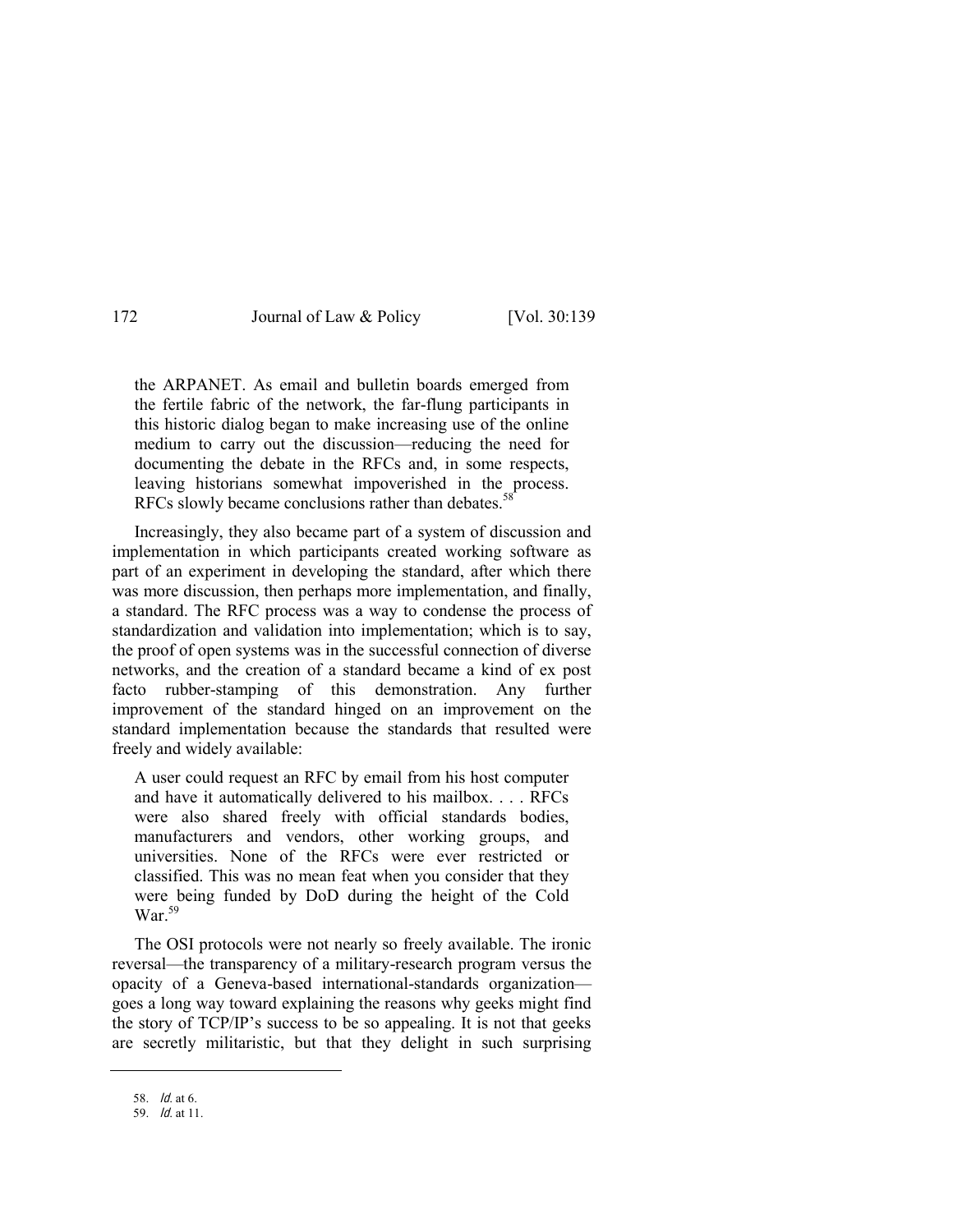reversals, especially when those reversals exemplify the kind of ad hoc, clever solution to problems of coordination that the RFC process does. The RFC process is not the only alternative to a consensusoriented model of standardization pioneered in the international organizations of Geneva, but it is a specific response to a reorientation of power and knowledge that was perhaps more "intuitively obvious" to the creators of Arpanet and the Internet, with its unusual design goals and context, than it would have been to the purveyors of telecommunications systems with over a hundred years of experience in connecting people in very specific and established ways.

## VII. SUCCESS AS FAILURE

By 1985, OSI was an official standard, one with widespread acceptance by engineers, by the government and military (the "GOSIP" standard), and by a number of manufacturers, the most significant of which was General Motors, with its Manufacturing Automation Protocol ("MAP"). In textbooks and handbooks of the late 1980s and early 1990s, OSI was routinely referred to as the inevitable standard—which is to say, it had widespread legitimacy as the standard that everyone should be implementing—but few implementations existed. Many of the textbooks on networking from the late 1980s, especially those slanted toward a theoretical introduction, give elaborate detail of the OSI reference model—a generation of students in networking was no doubt trained to understand the world in terms of OSI—but the ambivalence continued. Indeed, the most enduring legacy of the creation of the OSI protocols is not the protocols themselves (some of which, like ASN.1, are still widely used today), but the pedagogical model: the "7 layer stack" that is as ubiquitous in networking classes and textbooks as UNIX is in operating-systems classes. $60$ 

<span id="page-34-0"></span><sup>60.</sup> This can be clearly seen, for instance, by comparing the various editions of the main computer-networking textbooks. See, e.g., DOUGLAS E. COMER, INTERNETWORKING WITH TCP/IP (five editions between 1991 and 2005); WILLIAM STALLINGS, DATA AND COMPUTER COMMUNICATIONS (eight editions between 1985 and 2006); ALFRED S. TANENBAUM, COMPUTER NETWORKS (four editions between 1981 and 2003).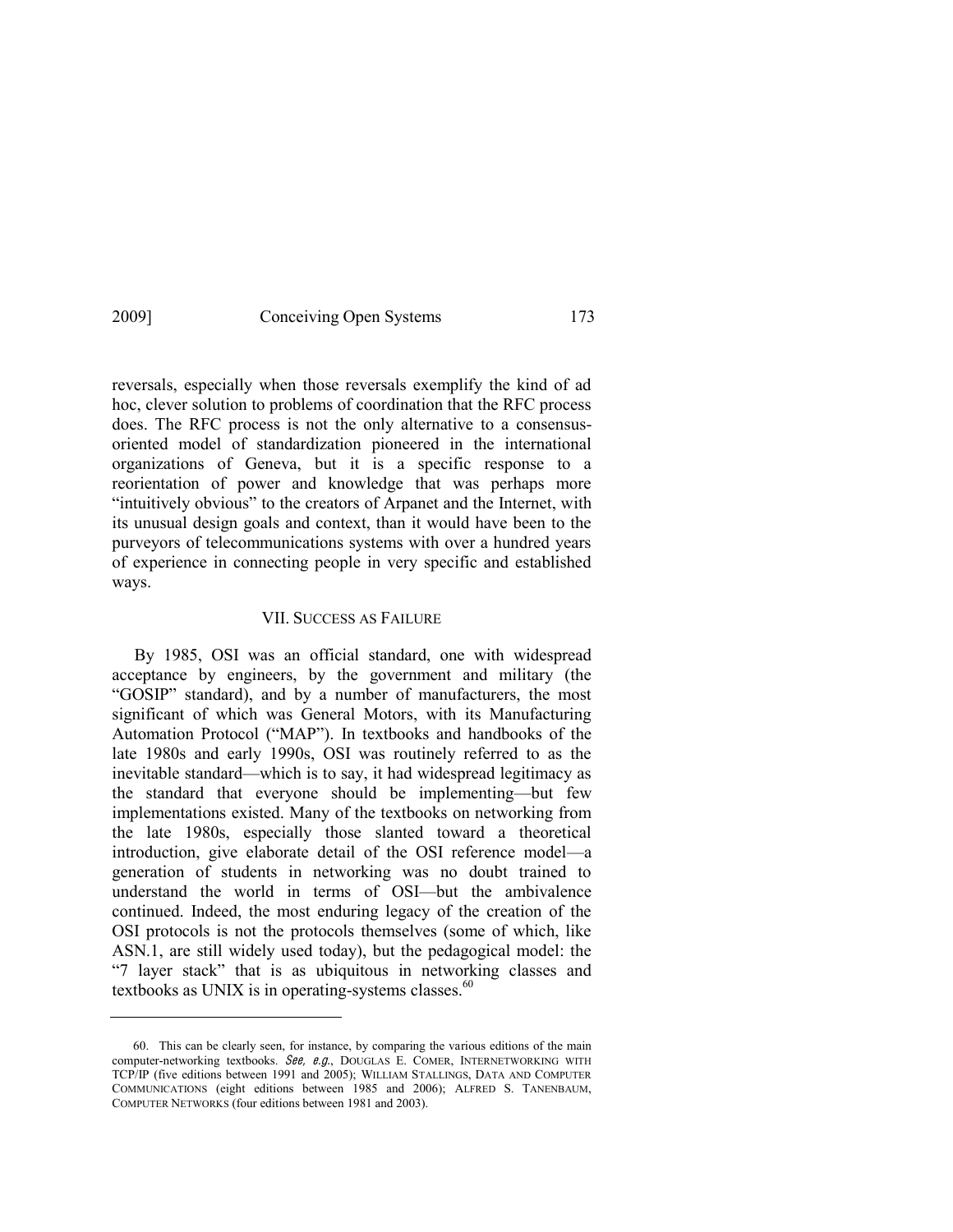But in the late 1980s, the ambivalence turned to confusion. With OSI widely recognized as the standard, TCP/IP began to show up in more and more actually existing systems. For example, in *Computer* Network Architectures and Protocols, Carl Sunshine says, "Now in the late 1980s, much of the battling seems over. CCITT and ISO have aligned their efforts, and the research community seems largely to have resigned itself to OSI."<sup>61</sup> But immediately afterward he adds:

It is ironic that while a consensus has developed that OSI is indeed inevitable, the TCP/IP protocol suite has achieved widespread deployment, and now serves as a de facto interoperability standard. . . . It appears that the vendors were unable to bring OSI products to market quickly enough to satisfy the demand for interoperable systems, and TCP/IP were there to fill the need.<sup>62</sup>

The more implementations that appeared, the less secure the legitimate standard seemed to be. By many accounts the OSI specifications were difficult to implement, and the yearly networking-industry "Interop" conferences became a regular locale for the religious war between TCP/IP and OSI. The success of TCP/IP over OSI reflects the reorientation of knowledge and power to which Free Software is also a response. The reasons for the success are no doubt complex, but the significance of the success of TCP/IP illustrates three issues: availability, modifiability, and serendipity.

# A. Availability

The TCP/IP standards themselves were free to anyone and available over TCP/IP networks, exemplifying one of the aspects of a recursive public: that the only test of participation in a TCP/IP-based internetwork is the fact that one possesses or has created a device that implements TCP/IP. Access to the network is contingent on the interoperability of the networks. The standards were not "published"

<sup>61.</sup> Carl A. Sunshine, A Brief History of Computer Networking, in COMPUTER NETWORK ARCHITECTURES AND PROTOCOLS 3, 5 (Carl A. Sunshine ed., 2d ed. 1989).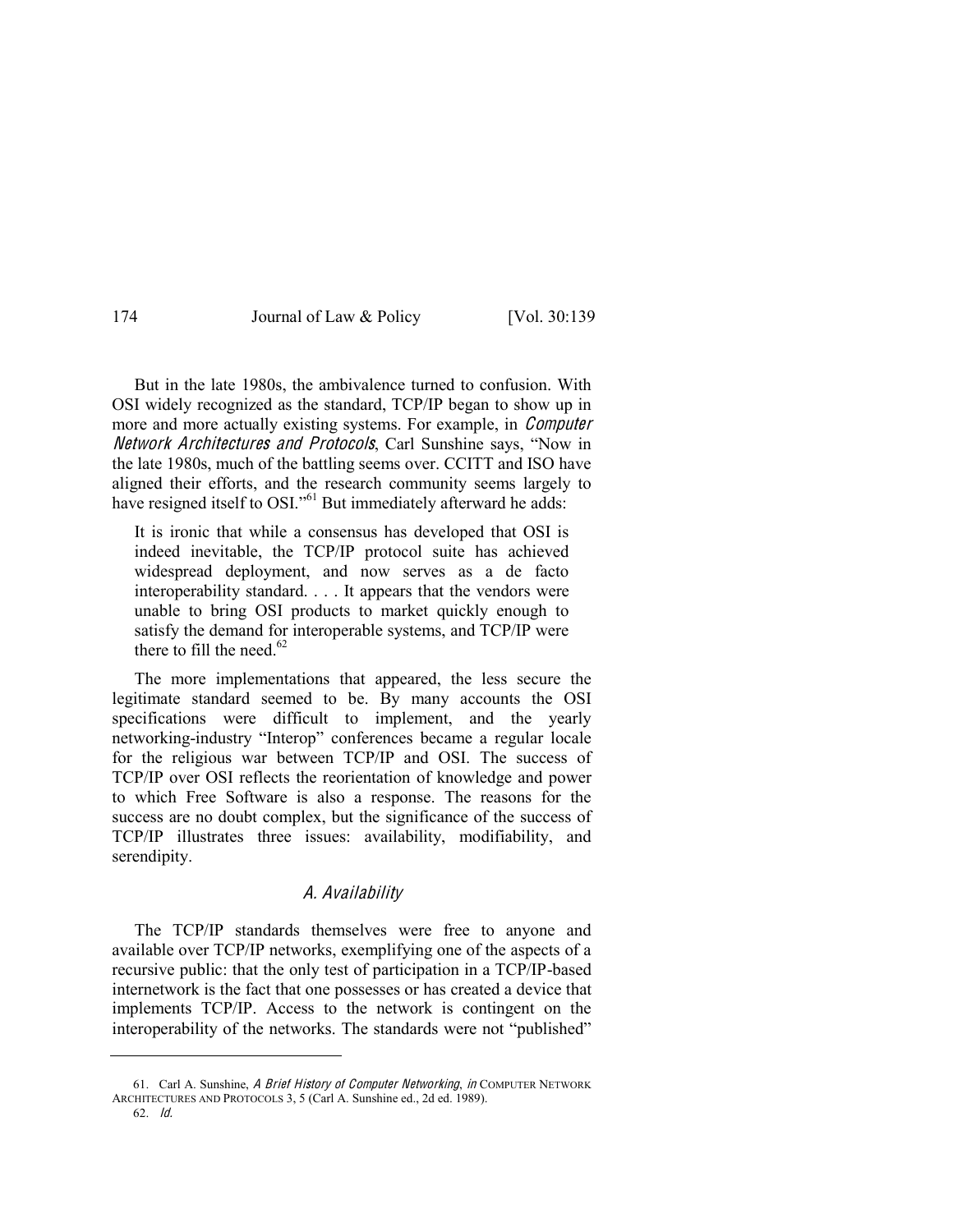in a conventional sense, but made available through the network itself, without any explicit intellectual property restrictions, and without any fees or restrictions on who could access them. By contrast, ISO standards are generally not circulated freely, but sold for relatively high prices, as a source of revenue, and under the general theory that only legitimate corporations or government agencies would need access to them.

Related to the availability of the standards is the fact that the standards process that governed TCP/IP was itself open to anyone, whether corporate, military or academic. The structure of governance of the Internet Engineering Task Force ("IETF") and the Internet Society ("ISOC") allowed for anyone with the means available to attend the "working group" meetings that would decide on the standards that would be approved. Certainly this does not mean that the engineers and defense contractors responsible actively sought out corporate stakeholders or imagined the system to be "public" in any dramatic fashion; however, compared to the system in place at most standards bodies (in which members are usually required to be the representatives of corporations or governments), the IETF allowed individuals to participate qua individuals. $63$ 

# B. Modifiability

Implementations of TCP/IP were widely available, bootstrapped from machine to machine along with the UNIX operating system and other tools (e.g., the implementation of TCP/IP in BSD 4.2, the BSD version of UNIX), generally including the source code. An existing implementation is a much more expressive and usable object than a specification for an implementation, and though ISO generally prepares reference implementations for such standards, in the case of OSI there were many fewer implementations to work with or build on. Because multiple implementations of TCP/IP already existed, it was easy to validate: did your (modified) implementation work with the other existing implementations? By contrast, OSI would provide

<sup>63.</sup> The structure of the IETF, the Internet Architecture Board, and the ISOC is detailed in COMER (2d ed. 1991), supra not[e 60,](#page-34-0) at  $9-11$ ; see also SCHMIDT & WERLE, supra note [42,](#page-27-0) at 53±56.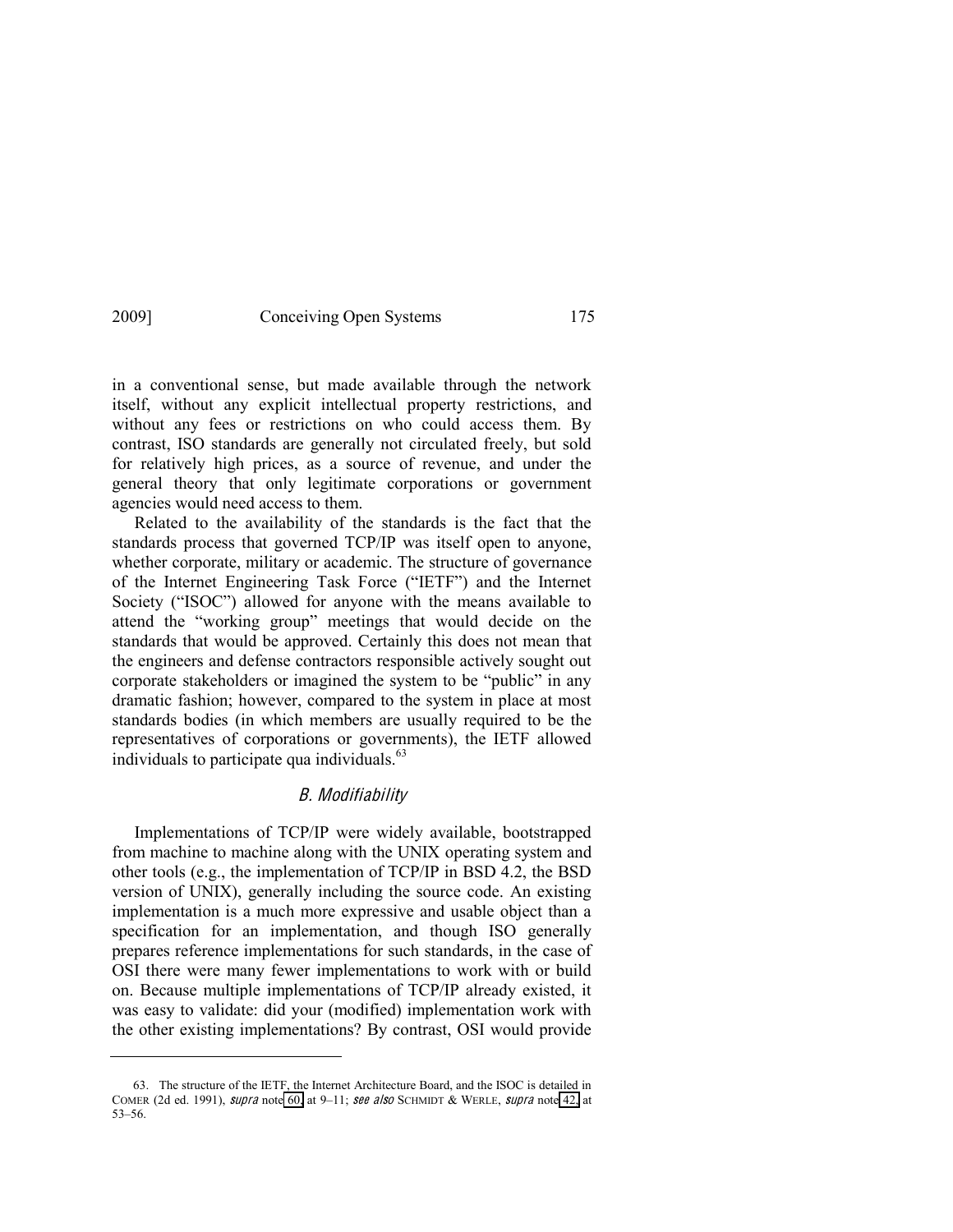independent validation, but the in situ validation through connection to other OSI networks was much harder to achieve, there being too few of them, or access being restricted. It is far easier to build on an existing implementation and to improve on it piecemeal, or even to rewrite it completely, using its faults as a template (so to speak), than it is to create an implementation based solely on a standard. The existence of the TCP/IP protocols in BSD 4.2 not only meant that people who installed that operating system could connect to the Internet easily, at a time when it was by no means standard to be able to do so, but it also meant that manufacturers or tinkerers could examine the implementation in BSD 4.2 as the basis for a modified, or entirely new, implementation.

# C. Ser<sup>e</sup>ndipity

Perhaps most significant, the appearance of widespread and popular applications that were dependent on TCP/IP gave those protocols an inertia that OSI, with relatively few such applications, did not have. The most important of these by far was the World Wide Web (the http protocol, the HTML mark-up language, and implementations of both servers, such as libwww, and clients, such as Mosaic and Netscape). The basic components of the Web were made to work on top of the TCP/IP networks, like other services that had already been designed (ftp, telnet, gopher, archie, etc.); thus, Tim Berners-Lee, who co-invented the World Wide Web, could also rely on the availability and openness of previous work for his own protocols. In addition, Berners-Lee and CERN (the European Organization for Nuclear Research) dedicated their work to the public domain more or less immediately, essentially allowing anyone to do anything they wished with the system they had cobbled together.<sup>64</sup> From the perspective of the tension between TCP/IP and OSI, the World Wide Web was thus what engineers call a "killer app," because its existence actually drove individuals and corporations to make decisions (in favor of TCP/IP) that it might not have made otherwise.

<sup>64.</sup> See TIM BERNERS-LEE, WEAVING THE WEB: THE ORIGINAL DESIGN AND ULTIMATE DESTINY OF THE WORLD WIDE WEB (1999) (detailing the origins of the World Wide Web).